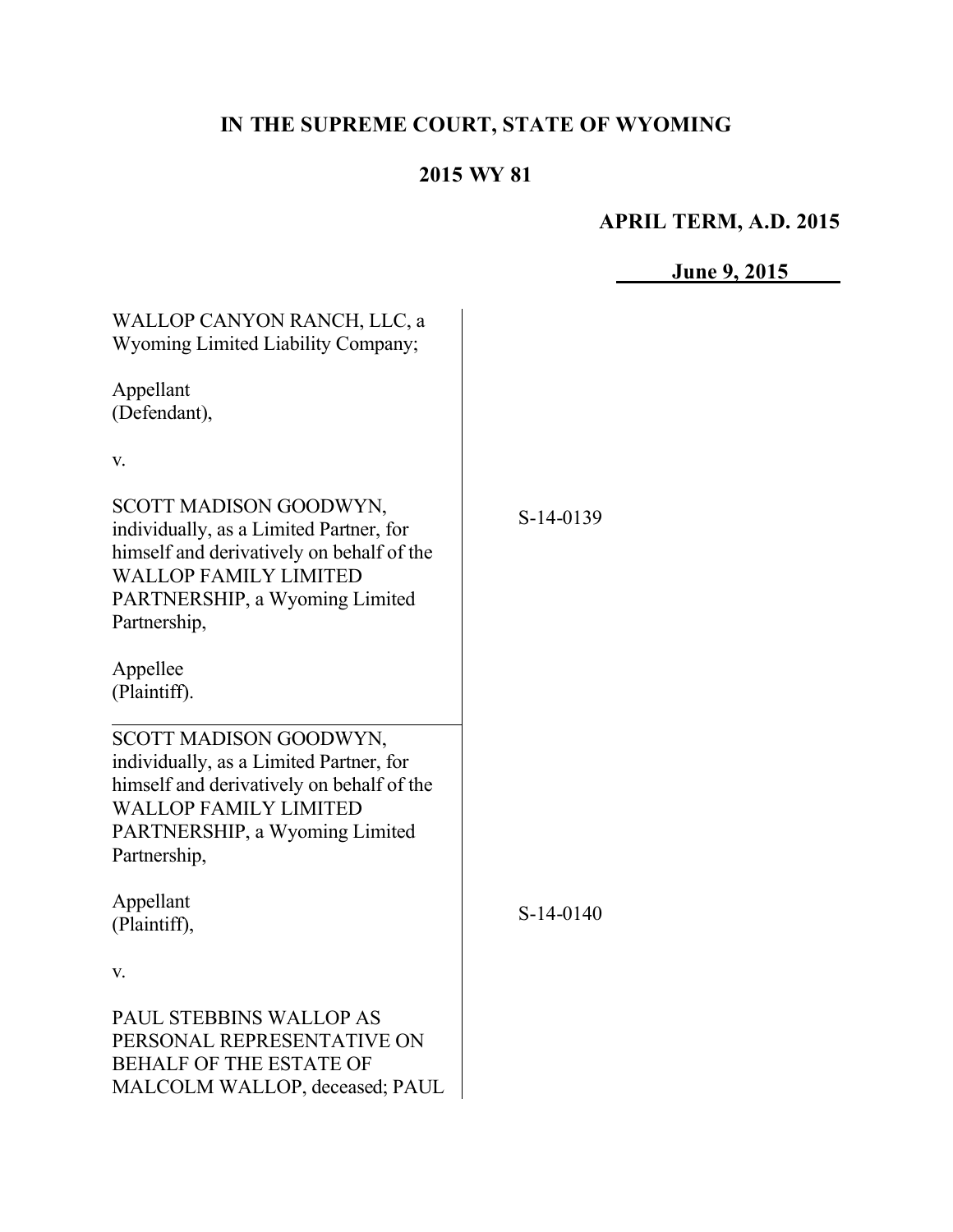STEBBINS WALLOP AS SUCCESSOR TRUSTEE UNDER THE MALCOLM WALLOP REVOCABLE TRUST UNDER AGREEMENT DATED JANUARY 2, 2008; PAUL STEBBINS WALLOP, individually; WALLOP CANYON RANCH, LLC, a Wyoming Limited Liability Company; WALLOP FAMILY LIMITED PARTNERSHIP, a Wyoming Limited Partnership,

Appellees (Defendants).

#### *Appeal from the District Court of Sheridan County The Honorable John G. Fenn, Judge*

## *Representing Wallop Canyon Ranch, LLC in Case No. S-14-0139, and all Appellees in Case No. S-14-0140 except the Wallop Limited Partnership:*

Anthony T. Wendtland of Wendtland & Wendtland, LLP, Sheridan, Wyoming.

#### *Representing Scott Madison Goodwyn:*

S. Joseph Darrah of Darrah Law Office, P.C., Powell, Wyoming; Daniel B. Frank of Frank Law Office, P.C., Cheyenne, Wyoming. Argument by Mr. Darrah.

## *Before DAVIS and FOX, JJ., and TYLER, SULLINS, and BROOKS, DJJ.*

**NOTICE: This opinion is subject to formal revision before publication in Pacific Reporter Third. Readers are requested to notify the Clerk of the Supreme Court, Supreme Court Building, Cheyenne, Wyoming 82002, of any typographical or other formal errors so that correction may be made before final publication in the permanent volume.**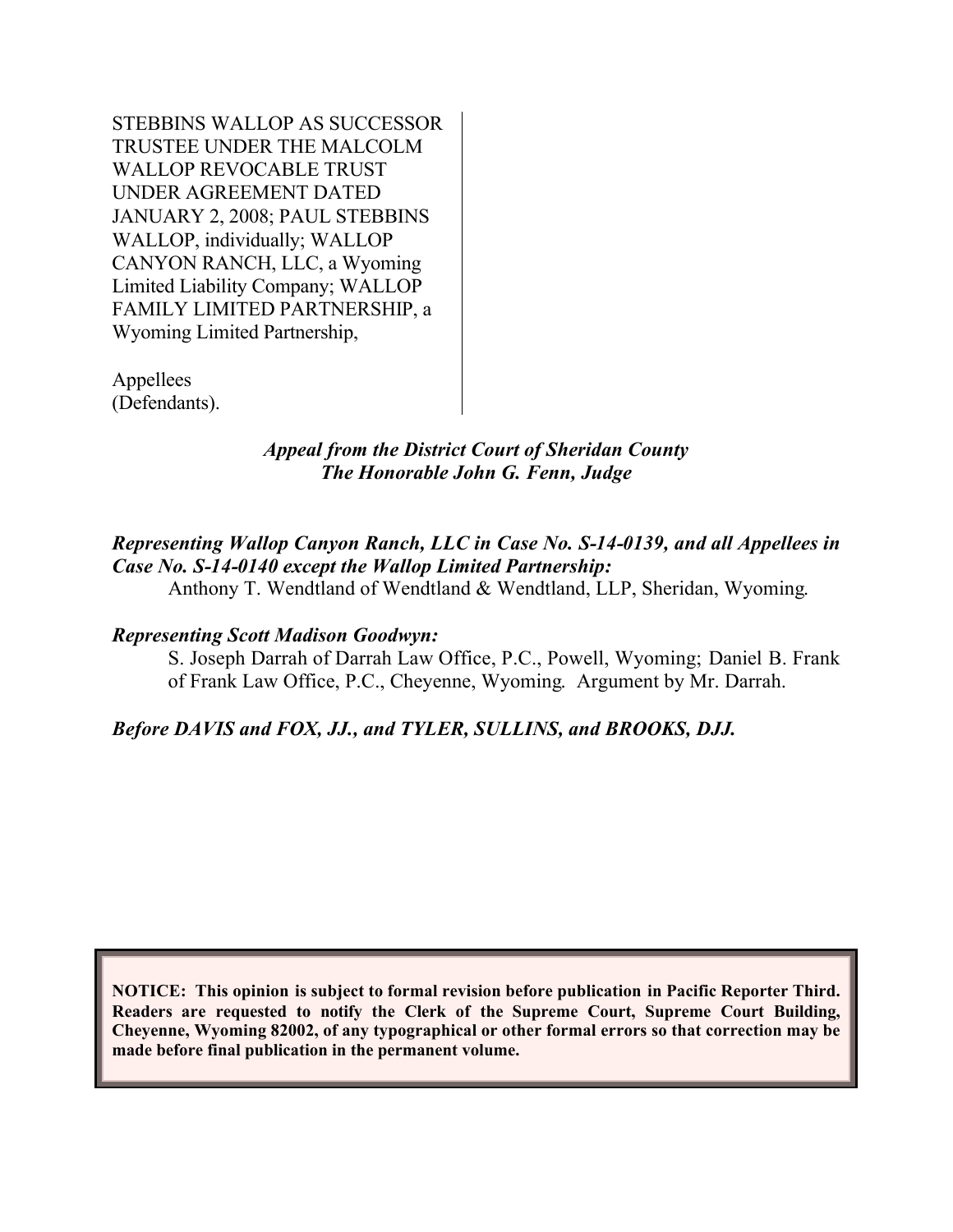## *PER CURIAM***.**

[¶1] In 1992, Malcolm Wallop and French Wallop created an estate plan with the intention of owning and operating the Canyon Ranch and establishing a means of transferring ownership to their respective children. Central to the estate plan is the Wallop Family Limited Partnership (WFLP), a Wyoming limited partnership, which owns and operates the Canyon Ranch. Also as part of this estate planning, they formed Wallop Canyon Ranch, LLC (WCR), a Wyoming limited liability company, mainly to serve as the general partner of the WFLP.

[¶2] Scott Goodwyn, individually, as a limited partner in the WFLP and derivatively on behalf of the WFLP, sued Malcolm Wallop, Paul Stebbins Wallop, WCR, the WFLP, Oliver Matthew Wallop, Amy Wallop Mann, and Malcolm Moncrieffe Wallop, alleging various breaches in the ownership, operation, and management of the WFLP.

[¶3] After a bench trial, the district court found generally in favor of Goodwyn on his claims relating to gifts made to him and other limited partners, and adjusted a loan interest rate. It found generally against Goodwyn on his claims of breach of fiduciary duties by certain defendants. The district court also determined that the gifting issues upon which Goodwyn prevailed were derivative claims, and it held that Goodwyn was entitled to reasonable attorney's fees relating to the derivative claims pursuant to Wyo. Stat. Ann. § 17-14-1104.

[¶4] In Docket No. S-14-0139, WCR challenges the basis of the award of attorney's fees.

[¶5] In Docket No. S-14-0140, Goodwyn challenges the district court's findings and conclusions ultimately denying his claims of breach of fiduciary duties by certain defendants.

[¶6] We find no error and affirm.

#### **ISSUES**

[¶7] In Docket No. S-14-0139, WCR presents the following issue:

Did the trial court err when it concluded that [Goodwyn] had actually prevailed and successfully recovered upon a derivative claim at trial that would qualify him to recover attorney's fees and costs for this case under W.S. § 17-14-1104?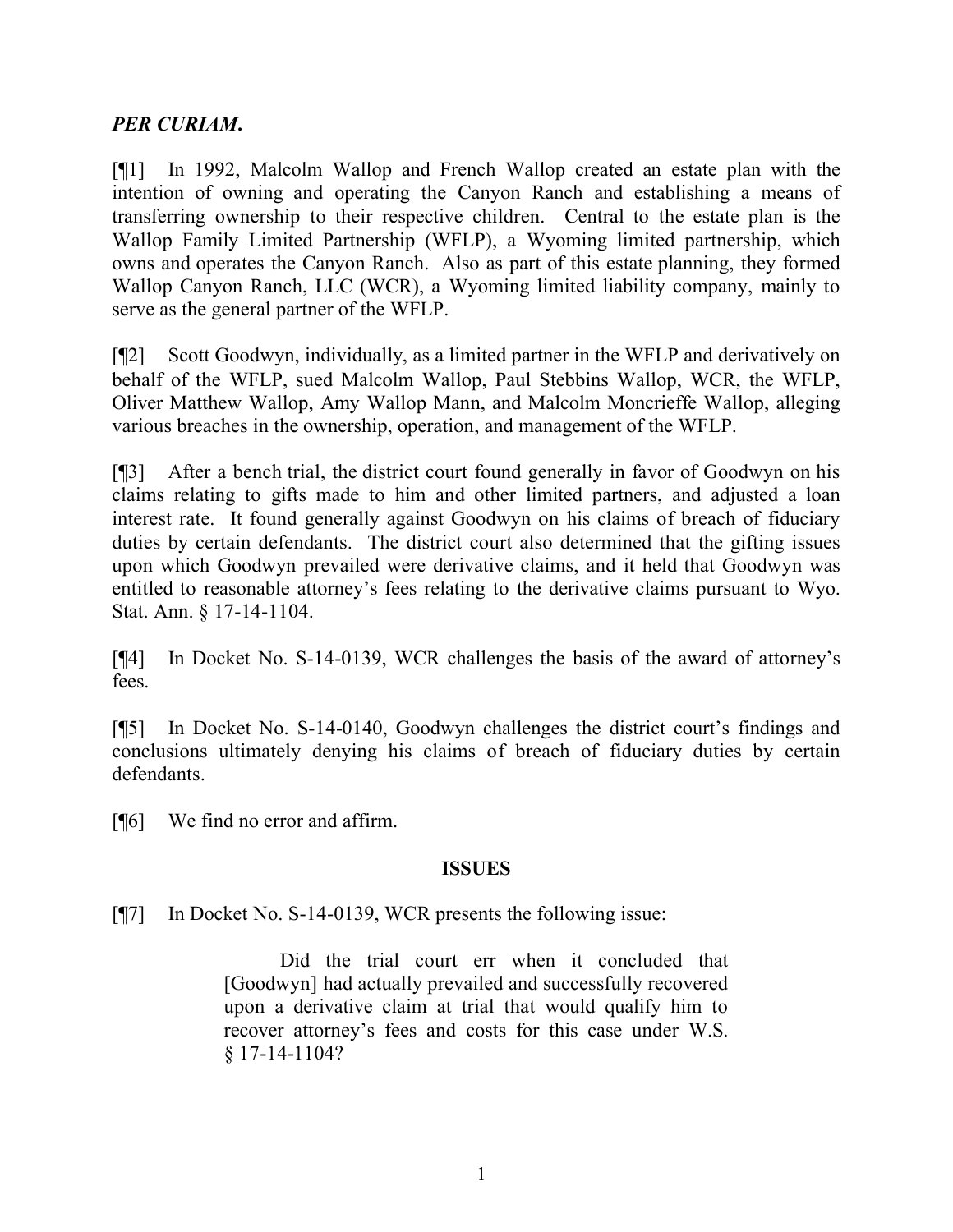[¶8] In Docket No. S-14-0140, Goodwyn presents the issues as follows:

A. The district court erred in interpreting the plain language of the Certificate and Agreement of Wallop Family Limited Partnership and went outside the four corners of the document when it found the Judgment and Divorce Decree equivalent to a voluntary marital partition settlement agreement.

B. The district court erred when it found [Goodwyn] must pierce the corporate veil of WCR, LLC in order to impose liability for fiduciary duty breaches by Malcolm and Paul Wallop.

C. Malcolm and Paul Wallop engaged in diversion of corporate opportunities through the use of [Canyon Ranch Recreation, LLC (CRR)] and Elk Rock Companies.

D. The district court erred in finding that [Goodwyn's] evidence of diversion of corporate opportunity was "too speculative."

## **FACTS**

#### *Wallop Family Limited Partnership – Canyon Ranch*

 $\overline{a}$ 

[¶9] Malcolm and French were married in May 1984. Malcolm has four children from a prior marriage: Paul, Oliver, Amy, and Malcolm M.; and French has a son from a prior marriage: Scott.<sup>1</sup>

[¶10] In 1992, Malcolm and French created an estate plan with the intention of owning and operating their most significant asset, the Canyon Ranch, $<sup>2</sup>$  and eventually to pass its</sup> ownership and operation to their Children. Among other things, the estate plan included the *Certificate and Agreement of Wallop Family Limited Partnership* (WFLP Agreement), executed by Malcolm and French on December 31, 1992. The WFLP Agreement led to the formation of the WFLP, a Wyoming limited partnership, which owns and operates the Canyon Ranch.

<sup>&</sup>lt;sup>1</sup> Collectively, Paul, Oliver, Amy, Malcolm M., and Scott will be referred to herein as the "Children."

<sup>&</sup>lt;sup>2</sup> The Canyon Ranch was, and still is, a vast expanse of ranch land and improvements, situated near the Big Horn National Forest and the Big Horn Mountains. Through a number of inheritances and family buyouts, Malcolm became the owner of the Canyon Ranch.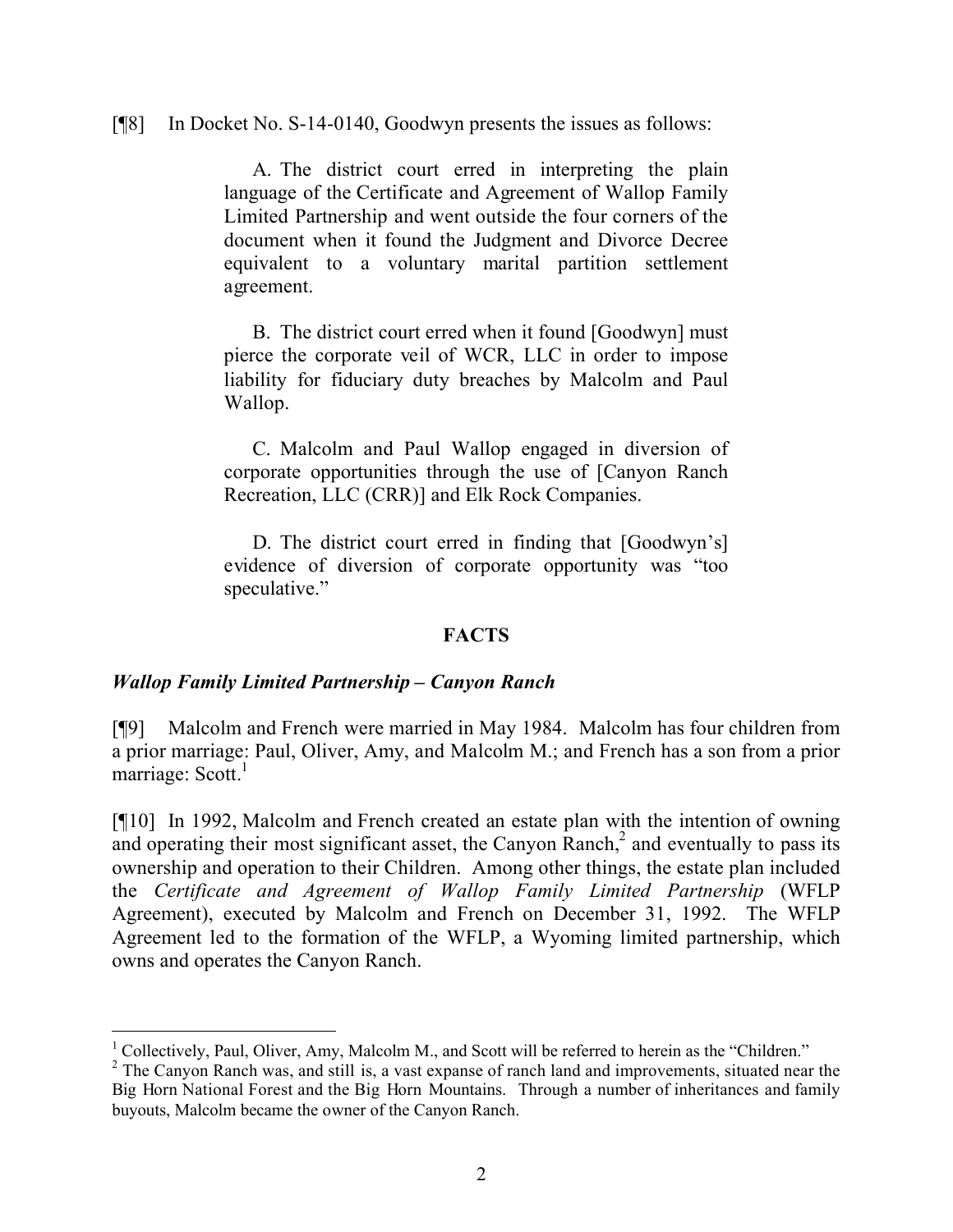[¶11] Upon creation of the WFLP, Malcolm and French also formed WCR, a Wyoming limited liability company, to serve as the general partner of the WFLP. WCR received a two percent ownership interest in WFLP. Malcolm and French managed WCR. The initial members of the WFLP were Malcolm (49% ownership), French (49% ownership), and WCR (2% ownership). To begin implementing their estate plan's goal of transferring ownership of the Canyon Ranch, beginning in December 1995, Malcolm and French began gifting percentages of their respective WFLP ownership interests to their Children.<sup>3</sup>

[¶12] In April 2000, Malcolm filed for divorce against French. The Judgment and Decree of Divorce (Decree) was entered on August 13, 2002. The Decree awarded Malcolm all of French's interest in the WFLP and the WCR. This Court affirmed these awards to Malcolm in *Wallop v. Wallop*, 2004 WY 46, ¶¶ 32, 35, 88 P.3d 1022, 1032 (Wyo. 2004). Accordingly, French assigned to Malcolm her remaining limited partnership interests in the WFLP, as well as her remaining interests in WCR.

[¶13] Next, Paul purchased a 50% interest in WCR from Malcolm. Malcolm (50% owner of WCR) and Paul (50% owner of WCR) then became the managing members of WCR. After Malcolm passed away in September 2011, Paul, as 50% owner of WCR and also as Trustee of the Malcolm Wallop Revocable Trust, became the sole managing member of WCR.

[¶14] The primary asset of the WFLP is the Canyon Ranch (Ranch). At times, Malcolm and Paul made contributions to the WFLP for the operation of the Ranch. Also, to pay debts and provide additional income to the Ranch, the WFLP sold off parcels of its land. As of May 2011, the Ranch included approximately 2,860 acres.

[¶15] Historically, the Ranch has been used for various outdoor recreational activities and ranching operations. After the WFLP was established, the Ranch underwent several improvements, including construction of a lodge to provide guest accommodations. The Ranch and associated lodge provided paid recreational activities for guests. Over time, the WFLP has entered into various use agreements for purposes of using the Ranch for game bird hunting, big game hunting, livestock grazing, a gun club, and other recreational purposes. Paul and Malcolm, collectively and individually, owned or controlled entities that entered into certain of these use agreements with the WFLP.

[¶16] In March 2005, Paul offered to buy Goodwyn's interest in the WFLP. Goodwyn initially expressed interest in selling his share in the WFLP, but he first sought to have his interests determined. After investigating the scope and value of his interests in the

 <sup>3</sup> By the end of the 1998 tax year, the partnership interests in the WFLP included: Malcolm (41.625%), French (41.625%), WCR (2.000%), Amy (2.950%), Oliver (2.950%), Malcolm M. (2.950%), Paul (2.950%), and Scott (2.950%).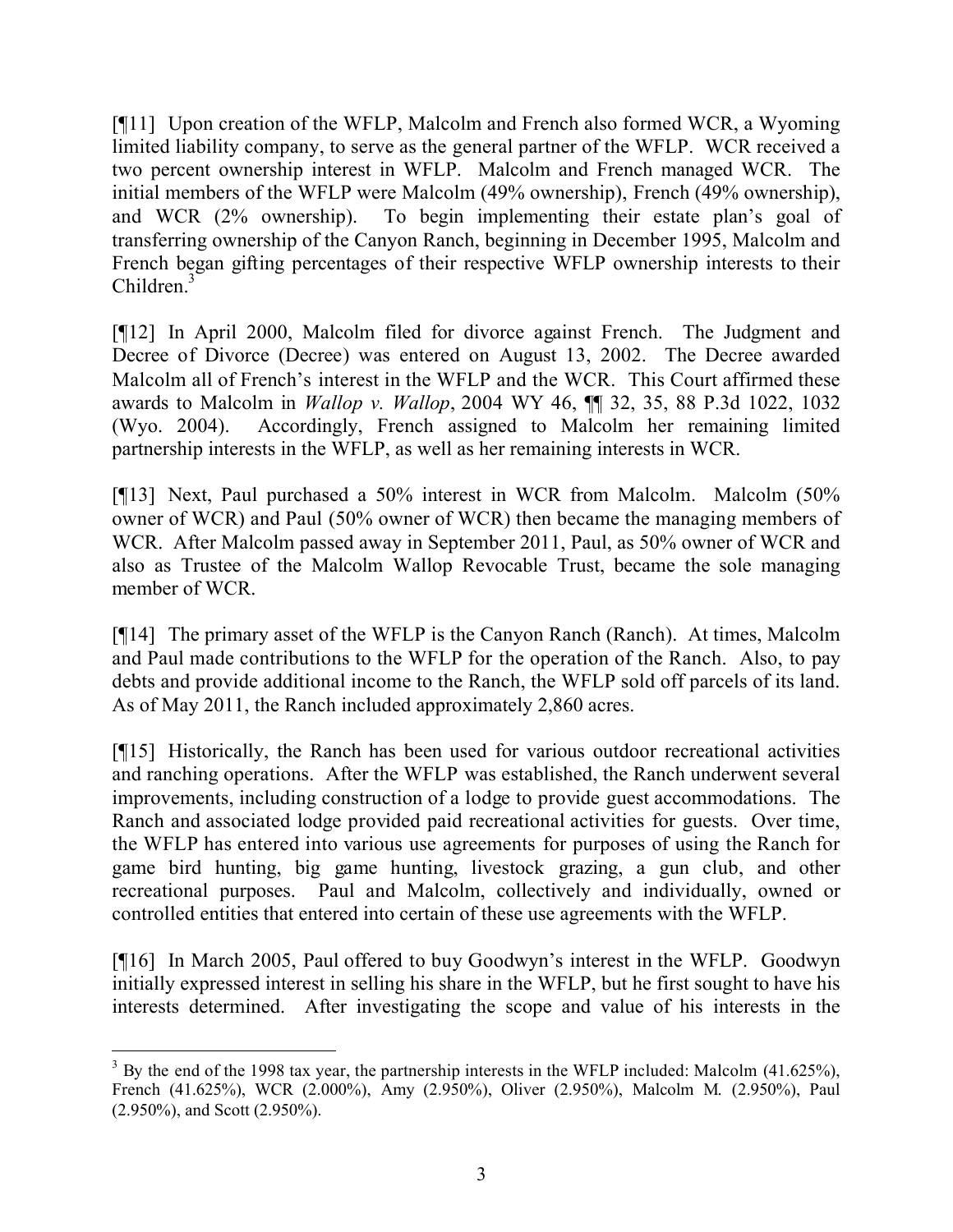WFLP, pursuing both individual claims and derivative claims on behalf of the WFLP, Goodwyn filed suit alleging accounting discrepancies in the WFLP and mismanagement of the WFLP by Malcolm and Paul.

## *Federal Court case*

[¶17] Goodwyn first filed suit against Malcolm, Paul, and the WCR (Federal Defendants) in the United States District Court for the District of Wyoming on March 31, 2009. The federal court case sought relief for Goodwyn, individually, and also based upon derivative claims on behalf of the WFLP. The Federal Defendants moved to dismiss the federal action, claiming that Goodwyn's claims were derivative in nature, thus making WFLP an indispensable party under F.R.C.P. 19. The federal court agreed and determined that the WFLP must be joined as a party. In so ruling, diversity jurisdiction was destroyed, depriving the federal court of subject matter jurisdiction, for which dismissal was granted.

## *State Court case*

[ $[18]$  Goodwyn then filed his case in the district court against Malcolm;<sup>4</sup> Paul (individually, and as Personal Representative on behalf of the Estate of Malcolm Wallop, and as Successor Trustee under the Malcolm Wallop Revocable Trust); WCR; the WFLP; and Oliver, Amy, and Malcolm M. (as limited partners in the WFLP).<sup>6</sup> Goodwyn's claims against these defendants (Wallop Defendants) relate to the ownership, operation, and management of the WFLP.<sup>7</sup> Goodwyn asserted claims for breach of fiduciary duty, breach of contract, breach of the covenant of good faith and fair dealing, and for an accounting. He also claimed that Malcolm had "rendered" a 1998 gift to all of the children during the divorce, and that the interest booked as due on loans by partners Paul and Malcolm to the partnership improperly adjusted annually instead of being set at the date of the loan.

[¶19] The district court held a five-day bench trial. At trial, Goodwyn sought a determination of his and the other limited partners' respective ownership interests in the WFLP; sought a determination regarding the effect of the transfer of French's interests in the WFLP to Malcolm; and claimed that the WCR, Malcolm, and Paul mismanaged the WFLP to the detriment of the limited partners. The district court found generally in favor

<sup>&</sup>lt;sup>4</sup> Malcolm passed away on September 14, 2011. Subsequently, the district court entered an order substituting the "Estate of Malcolm Wallop, deceased" for "Malcolm Wallop."

<sup>5</sup> Goodwyn withdrew as a limited partner from the WFLP before the trial.

 $6$  Upon stipulation and waiver that they would be bound by the decision in this matter, Oliver, Amy, and Malcolm M., as limited partners in the WFLP, were dismissed from the case.

<sup>&</sup>lt;sup>7</sup> Goodwyn also sought a judicial dissolution of the WFLP, but the district court granted the Wallop Defendants' motion for partial summary judgment prior to trial, denying Goodwyn's claim for judicial dissolution of the WFLP.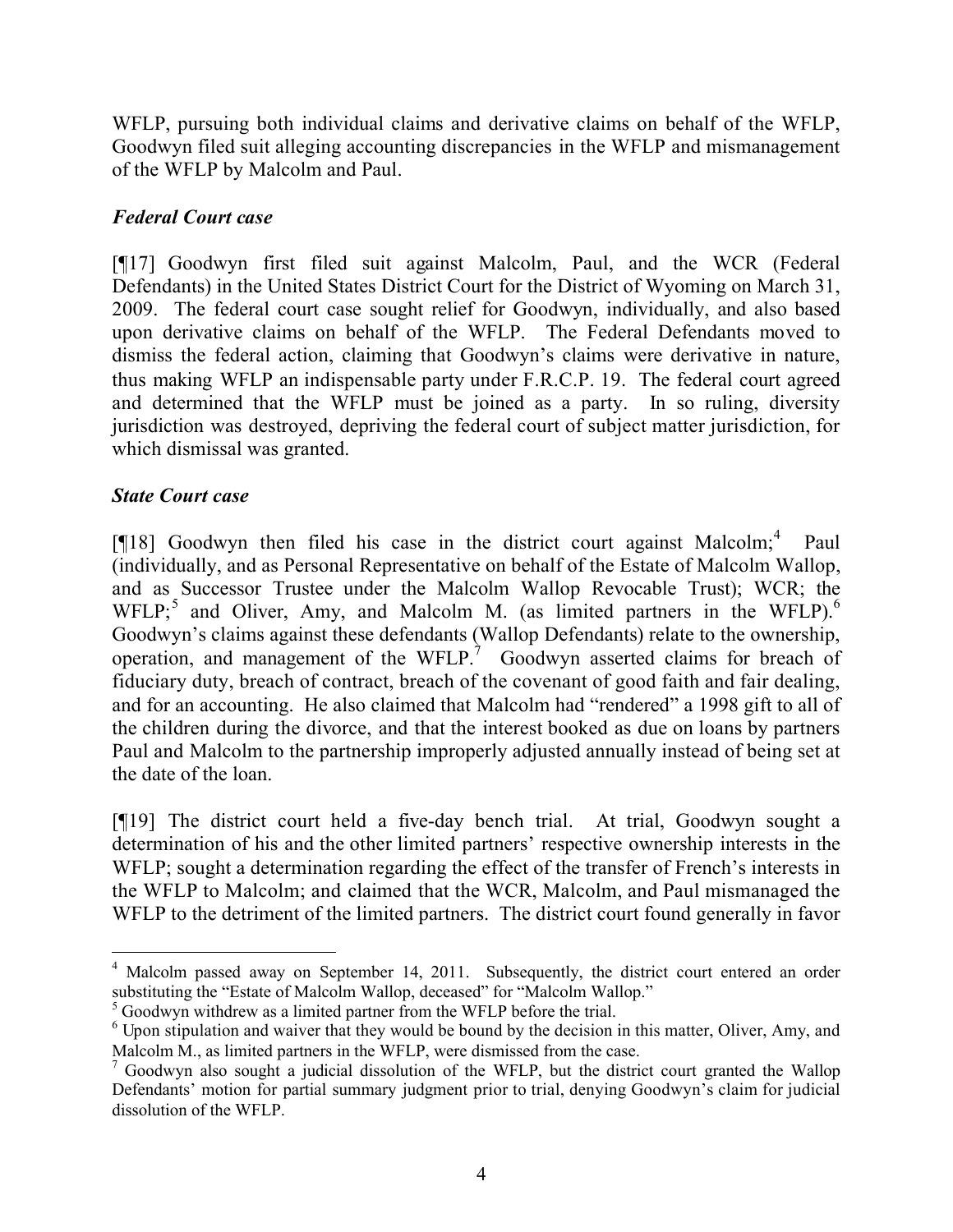of Goodwyn on his claims relating to the gifting issues and the adjustment of the loan interest rate,<sup>8</sup> and generally against Goodwyn on his claims of breach of fiduciary duties. The district court found that the Wallop Defendants, individually or collectively, did not breach any fiduciary duties, mismanage WFLP property, or convert WFLP property.

[¶20] After trial, Goodwyn sought an award of attorney's fees and costs. The Wallop Defendants argued that Goodwyn did not prevail upon any claims for which he should receive an award of attorney's fees. The district court held a hearing regarding attorney's fees and costs, determined that Goodwyn prevailed at trial upon derivative claims, and pursuant to Wyo. Stat. Ann. § 17-14-1104, it awarded Goodwyn reasonable attorney's fees and costs.

#### **STANDARD OF REVIEW**

[¶21] Following a bench trial, this court reviews a district court's findings and conclusions using a clearly erroneous standard for the factual findings and a *de novo* standard for the conclusions of law. *Piroschak v. Whelan*, 2005 WY 26, ¶ 7, 106 P.3d 887, 890 (Wyo. 2005) (citing *Hansuld v. Lariat Diesel Corp.*, 2003 WY 165, ¶ 13, 81 P.3d 215, 218 (Wyo. 2003) and *Rennard v. Vollmar*, 977 P.2d 1277, 1279 (Wyo. 1999)).

> The factual findings of a judge are not entitled to the limited review afforded a jury verdict. While the findings are presumptively correct, the appellate court may examine all of the properly admissible evidence in the record. Due regard is given to the opportunity of the trial judge to assess the credibility of the witnesses, and our review does not entail re-weighing disputed evidence. Findings of fact will not be set aside unless they are clearly erroneous. A finding is clearly erroneous when, although there is evidence to support it, the reviewing court on the entire evidence is left with the definite and firm conviction that a mistake has been committed.

 $\overline{a}$ <sup>8</sup> The partnership must actually pay more interest with this adjustment.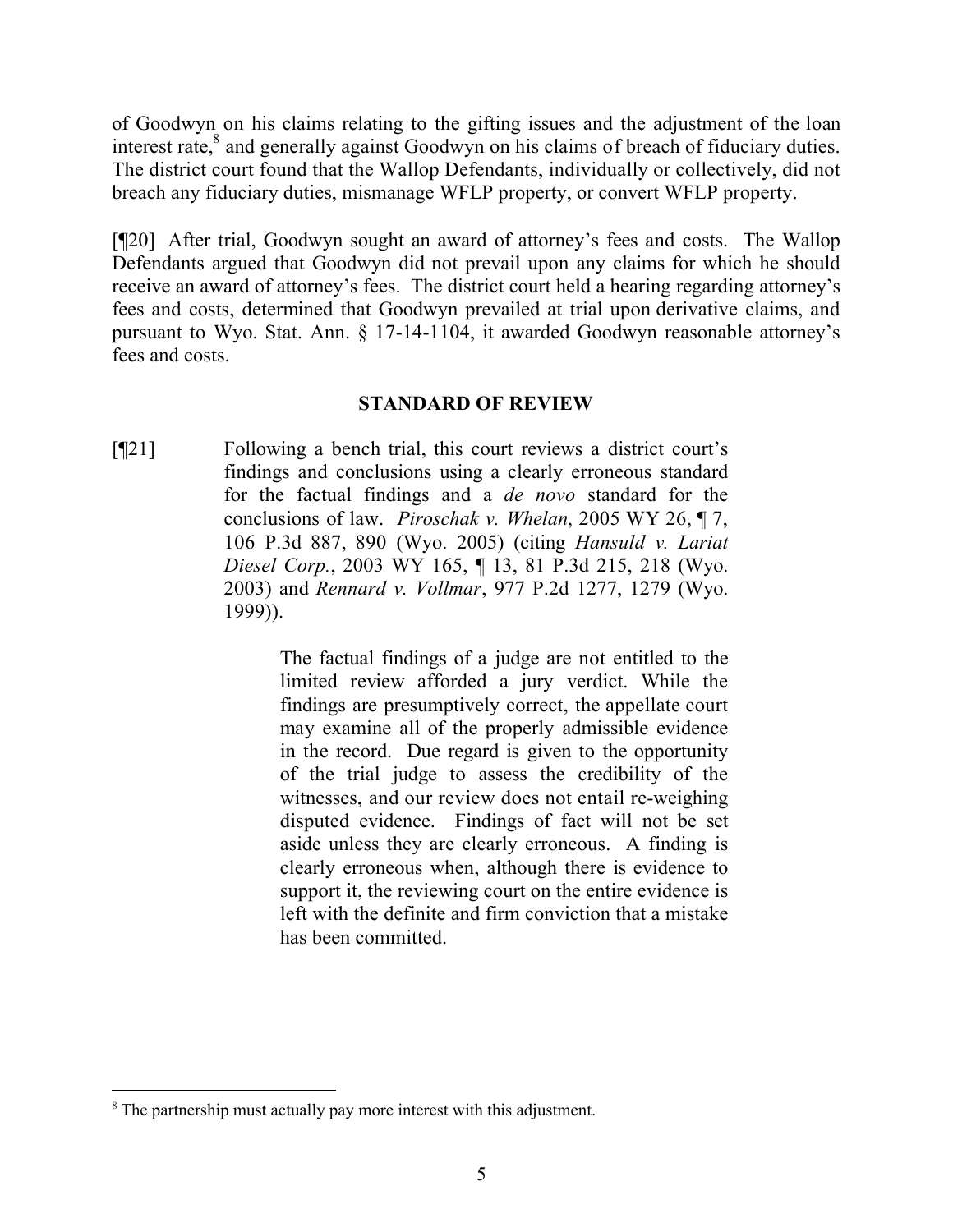*Piroschak*, ¶ 7, 106 P.3d at 890. Findings may not be set aside because we would have reached a different result. *Harber v. Jensen*, 2004 WY 104, ¶ 7, 97 P.3d 57, 60 (Wyo. 2004). Further,

> we assume that the evidence of the prevailing party below is true and give that party every reasonable inference that can fairly and reasonably be drawn from it. We do not substitute ourselves for the trial court as a finder of facts; instead, we defer to those findings unless they are unsupported by the record or erroneous as a matter of law.

*Id.* (quotation marks omitted) (some citations omitted).

*Pennant Serv. Co. v. True Oil Co., LLC*, 2011 WY 40, ¶ 7, 249 P.3d 698, 703 (Wyo. 2011) (quoting *Hofstad v. Christie*, 2010 WY 134, ¶ 7, 240 P.3d 816, 818 (Wyo. 2010)).

#### **DISCUSSION**

#### *Award of attorney's fees*

[¶22] WCR challenges the district court's award of reasonable attorney's fees and costs to Goodwyn, asserting that Goodwyn did not prevail upon any claims at trial that would allow him to recover attorney's fees and costs.

[¶23] We review the award of Goodwyn's attorney's fees as follows:

The question of whether there is legal authority to award attorney fees is one of law, which we review *de novo*. *See, Thorkildsen v. Belden*, 2011 WY 26, ¶ 8, 247 P.3d 60, 62 (Wyo. 2011); *Ultra Resources, Inc. v. Hartman*, 2010 WY 36, ¶ 149, 226 P.3d 889, 935 (Wyo. 2010); *Breitenstine v. Breitenstine*, 2006 WY 48, ¶ 12, 132 P.3d 189, 193 (Wyo. 2006). The final attorney fee award is, however, reviewed for abuse of discretion. *Mueller v. Zimmer*, 2007 WY 195, ¶ 11, 173 P.3d 361, 364 (Wyo. 2007).

*Evans v. Moyer*, 2012 WY 111, ¶ 37, 282 P.3d 1203, 1214 (Wyo. 2012).

[¶24] "Although Wyoming generally subscribes to the American rule regarding the recovery of attorney's fees, under which rule each party pays his or her own fees, a prevailing party may be reimbursed for attorney's fees when provided for by contract or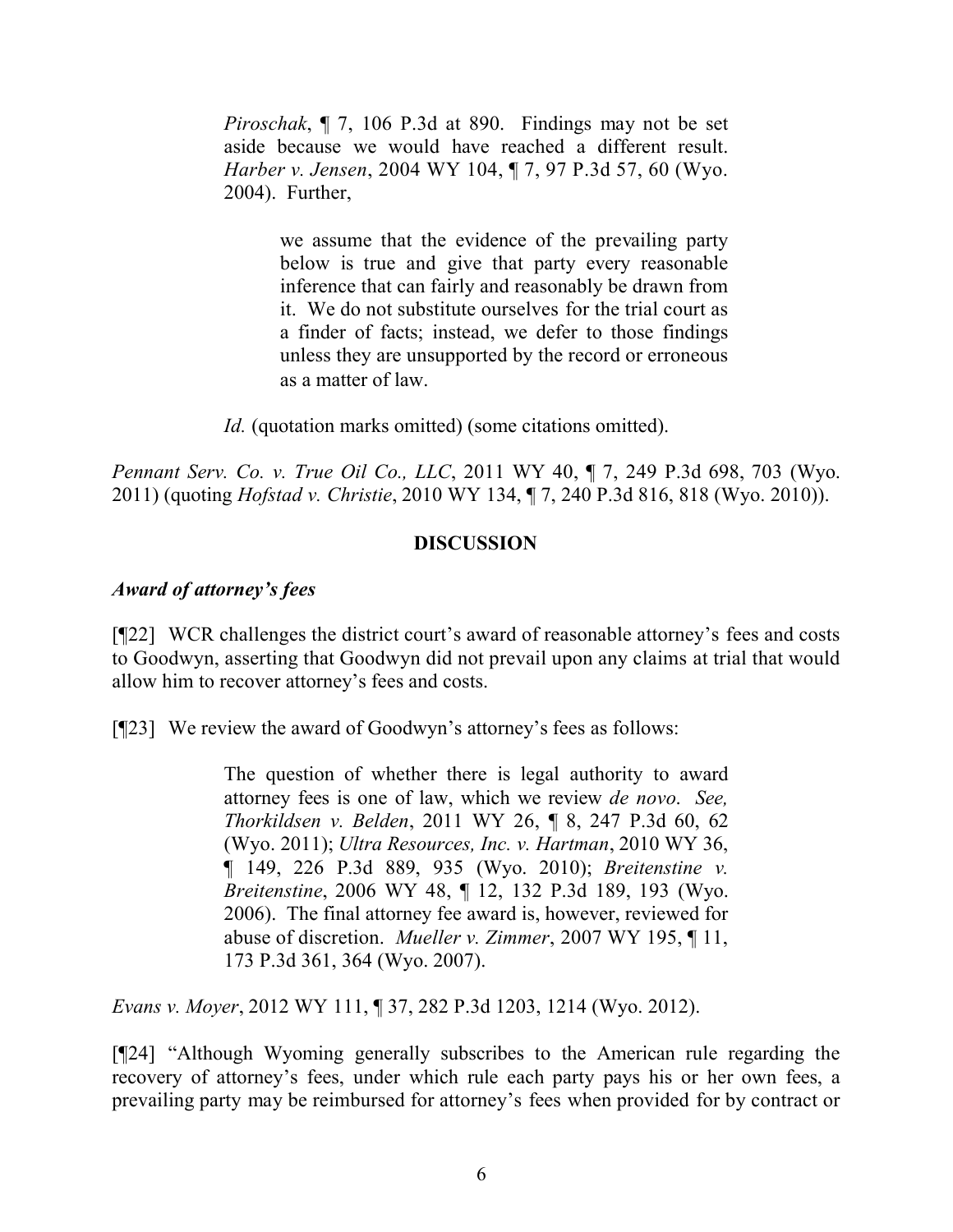statute." *Weiss v. Weiss*, 2009 WY 124, ¶ 8, 217 P.3d 408, 410-11 (Wyo. 2009) (citing *Forshee v. Delaney*, 2005 WY 103, ¶ 7, 118 P.3d 445, 448 (Wyo. 2005)).

[¶25] The primary question presented in WCR's appeal is whether the district court had the statutory authority to award Goodwyn reasonable attorney's fees pursuant to Wyo. Stat. Ann. § 17-14-1104 (LexisNexis 2013):

> If a derivative action is successful, in whole or in part, or if anything is received by the plaintiff as a result of a judgment, compromise or settlement of an action or claim, the court may award the plaintiff reasonable expenses, including reasonable attorney's fees, and shall direct him to remit to the limited partnership the remainder of those proceeds received by him.

[¶26] WCR argues that Goodwyn is not entitled to attorney's fees under this statute, since he recovered only upon his "direct claims" and not upon "derivative claims." Conversely, Goodwyn claims that he did prevail upon "derivative claims," and Wyo. Stat. Ann.  $\S 17-14-1104$  authorizes an award of attorney's fees in this case.<sup>9</sup>

[¶27] The language of Wyo. Stat. Ann. § 17-14-1104 is clear and unambiguous, and we give effect to the plain and ordinary meaning of its words. *See Redco Constr. v. Profile Props., LLC*, 2012 WY 24, 1 26, 271 P.3d 408, 415-16 (Wyo. 2012). It is unnecessary for us to turn to traditional rules of statutory construction to discern the intent of this statute. *Id*. Under Wyo. Stat. Ann. § 17-14-1104, a court may award a plaintiff reasonable expenses, including reasonable attorney's fees if: (1) he is successful, in whole or in part, on a derivative claim; or (2) if the plaintiff, in a derivative action, received anything as a result of a judgment, compromise or settlement of an action or claim. Our inquiry begins with whether Goodwyn was "successful, in whole or in part," on a derivative claim.

[¶28] There is little precedent in Wyoming involving derivative suits; however this Court has described the nature of a shareholder's derivative action as follows:

 <sup>9</sup> Goodwyn maintains that WCR has taken a position in this case that is inconsistent with its position in the federal court proceedings, regarding whether Goodwyn's claims are derivative claims or direct claims, and as such, he argues that WCR should be judicially estopped from raising the issue now. It appears from the record that Goodwyn's judicial estoppel argument is being raised for the first time in this appeal. *Miller v. Beyer*, 2014 WY 84, ¶ 34, 329 P.3d 956, 967 (Wyo. 2014). "[I]t is unfair to reverse a ruling of a trial court for reasons that were not presented to it, whether it be legal theories or issues never formally raised in the pleadings nor argued to the trial court." *Willis v. Davis*, 2013 WY 44, ¶ 21, 299 P.3d 88, 94 (Wyo. 2013) (citations omitted). Since Goodwyn did not raise the claim of judicial estoppel before the district court, we will not consider Goodwyn's arguments regarding this claim on appeal. We will confine our review under Docket No. S-14-0139 to whether Goodwyn was entitled to reasonable attorney's fees under Wyo. Stat. Ann. § 17-14-1104.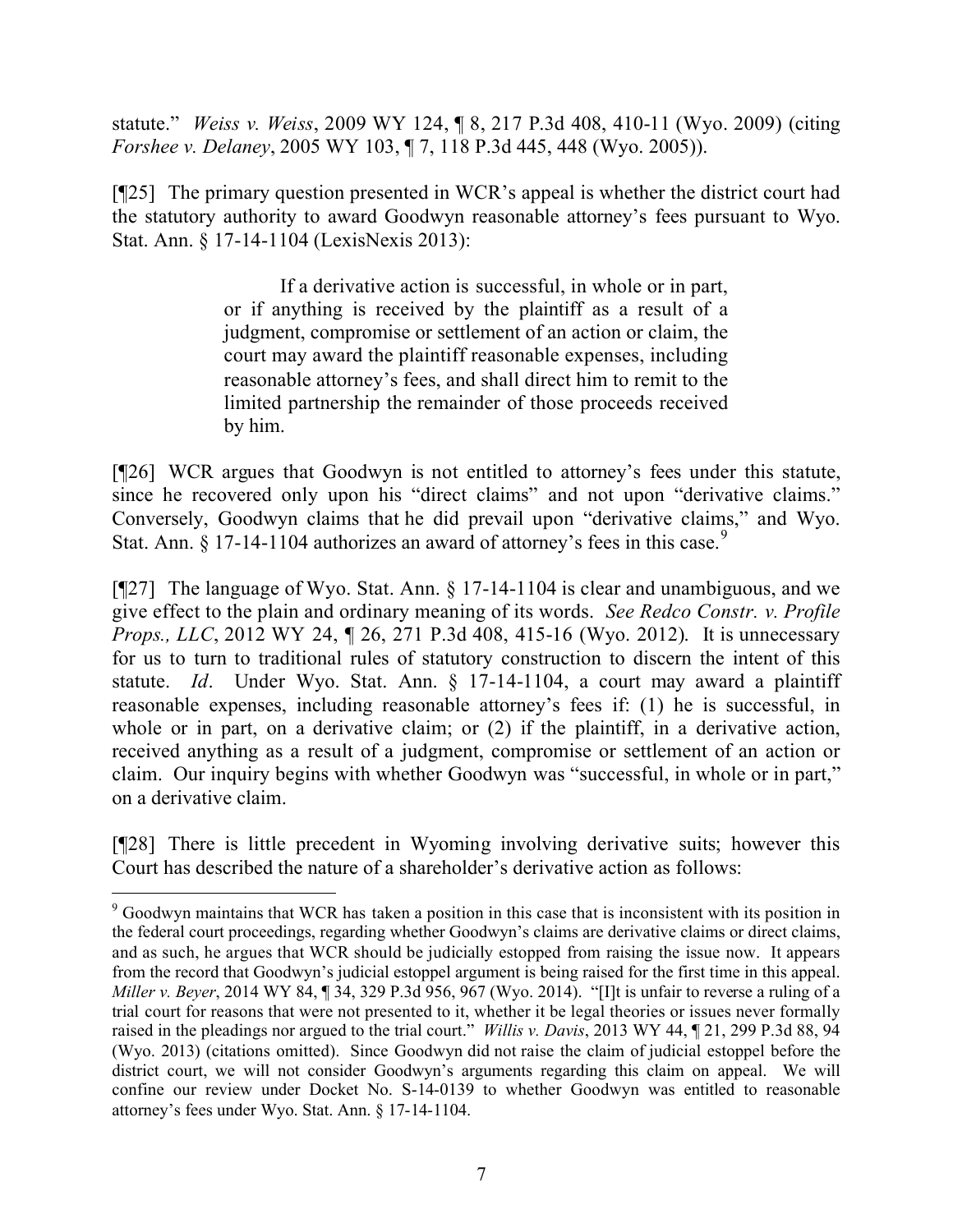Whenever a cause of action exists primarily in behalf of the corporation against directors, officers, and others, for wrongfully dealing with corporate property, or wrongful exercise of corporate franchises, so that the remedy should be legally obtained through a suit by and in the name of the corporation, and the corporation either actually or virtually refuses to institute or prosecute such a suit, then, in order to prevent a failure of justice, an action may be brought and maintained by a stockholder or stockholders, either individually or suing on behalf of themselves and all others similarly situated, against the wrongdoing directors, officers, and other persons. \* \* \* The stockholder does not bring such a suit because [h]is rights have been [d]irectly violated or because the cause of action is [h]is or because [h]e is entitled to the relief sought; he is permitted to sue in this manner simply in order to set in motion the judicial machinery of the court. The stockholder, either individually or as the representative of the class, may commence the suit, and may prosecute it to judgment; but in every other respect the action is the ordinary one brought by the corporation, it is maintained directly for the benefit of the corporation, and the final relief, when obtained, belongs to the corporation, and not to the stockholder-plaintiff.

*Centrella v. Morris*, 597 P.2d 958, 962 (Wyo. 1979) (internal quotation marks and citations omitted) (quoting *Smith v. Stone*, 21 Wyo. 62, 128 P. 612, 620-621 (Wyo. 1912)). "Derivative actions are those 'by one or more stockholders to enforce a corporate cause of action.'" *GOB, LLC v. Rainbow Canyon, Inc.*, 2008 WY 157, ¶ 13, 197 P.3d 1269, 1272 (Wyo. 2008) (quoting 7C Charles A. Wright, et al. *Federal Practice and Procedure: Civil* § 1821, at 6 (3d ed. 2007)). "As a general rule, recovery in such actions inures to the corporation rather than to the stockholders as individuals." *Lynch v. Patterson*, 701 P.2d 1126, 1130 (Wyo. 1985) (citing *Shareholders' Right to Direct Recovery in Derivative Suits,* 17 Wyo. L.J. (1963)).

[¶29] Within the limited partnership context, in distinguishing between "derivative claims" and "direct claims," the reviewing court must look to whether a plaintiff has alleged a special injury:

> A claim is derivative in nature where the plaintiff was not injured "directly or independently" of the partnership. Furthermore, in determining whether or not a claim is direct or derivative, the court must look ultimately to whether the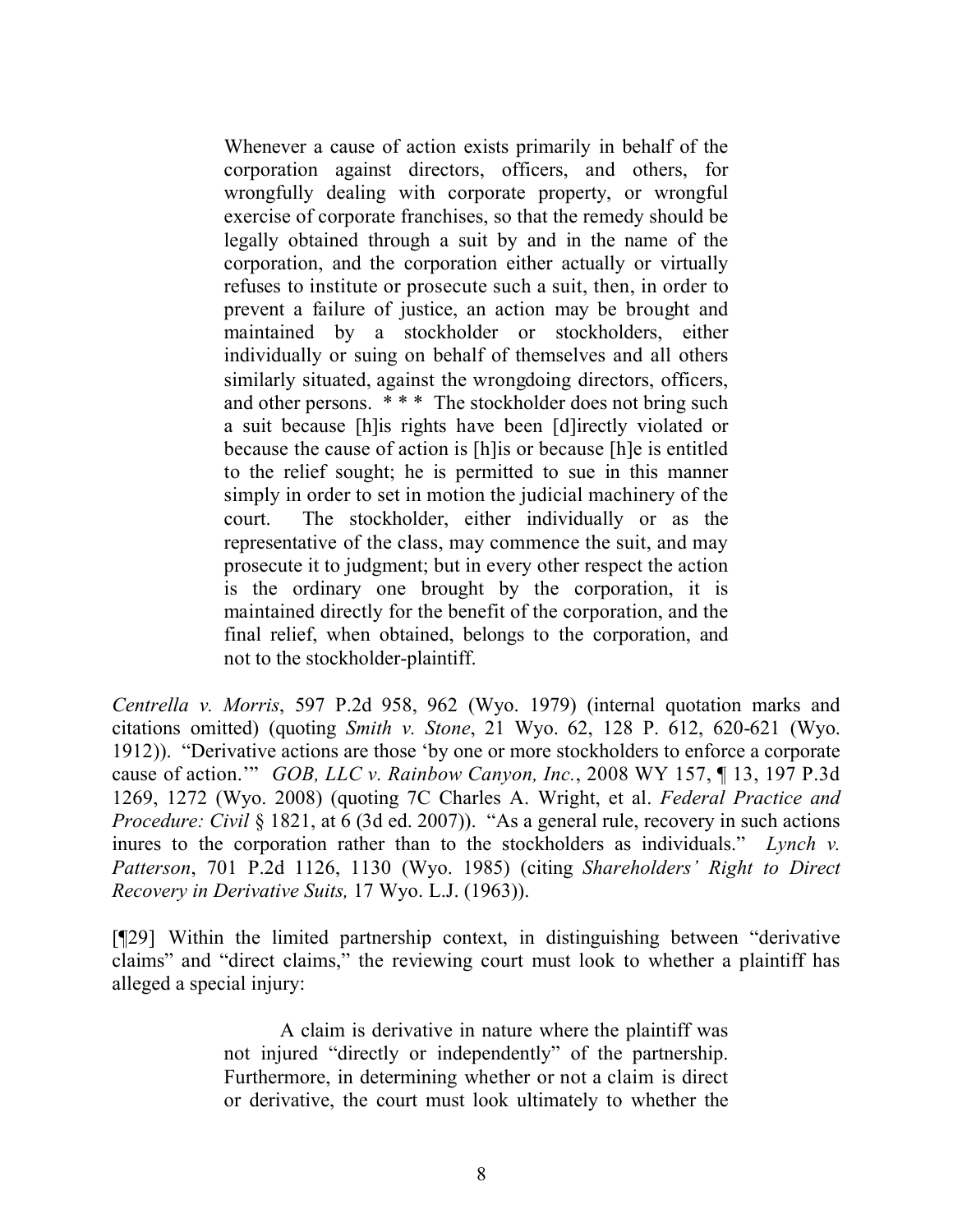plaintiff has alleged a special injury. Where a suit by a limited partner against a general partner clearly alleges wrongs to the partnership which have indirectly damaged the limited partner, the action asserts a derivative claim on behalf of the partnership, not one personal to the plaintiff.

In ascertaining whether a cause of action arising in a limited partnership context is derivative, it is appropriate to look to corporate law for guidance. Under the latter law, the nature of the wrong alleged is what controls.

#### 59A Am. Jur. 2d *Partnership* § 906, at 821 (2003).

[¶30] Here the district court found that Goodwyn prevailed upon a claim that was derivative in nature, and it determined that Goodwyn was entitled to reasonable attorney's fees under Wyo. Stat. Ann. § 17-14-1104. Specifically, the district court found:

> While the Court finds that ultimately [Goodwyn] failed to recover on his claim for breach of the duty of care and/or loyalty, [Goodwyn] did prevail on the gifting issues. These issues had an effect on the entire limited partnership, and thus may be considered sufficiently derivative in nature that an award of reasonable expenses including reasonable attorney's fees is appropriate. Pursuant to U.R.D.C 501, [Goodwyn] may submit a certificate of costs. [Goodwyn] should be mindful of *Stafford v. JHL, Inc.*, 194 P.3d 315 (Wyo. 2008), which requires [Goodwyn] to sufficiently itemize his certificate so that the Court may distinguish which costs may be appropriately recovered.

[¶31] We agree with the district court's characterization of Goodwyn's successful claims in this instance. As a result of the district court's decision, the WFLP books and tax records were to be corrected accurately to reflect all outstanding partner loan debts and ownership interests. The gifting issues had an impact upon the WFLP as a whole ("These issues had an effect on the entire limited partnership[.]"). Although Goodwyn may have been affected indirectly, the gifting issues are derivative claims on behalf of the WFLP and were not personal to Goodwyn individually. *See* 59A Am. Jur. 2d *Partnership* § 906, at 826. Thus, Goodwyn was not injured "directly or independently" of the WFLP. The derivative claims were brought on behalf of the WFLP for the benefit of the partnership. *Centrella*, 597 P.2d at 962-63. Accordingly, the final relief for the derivative claims belongs to the WFLP, and not to Goodwyn individually.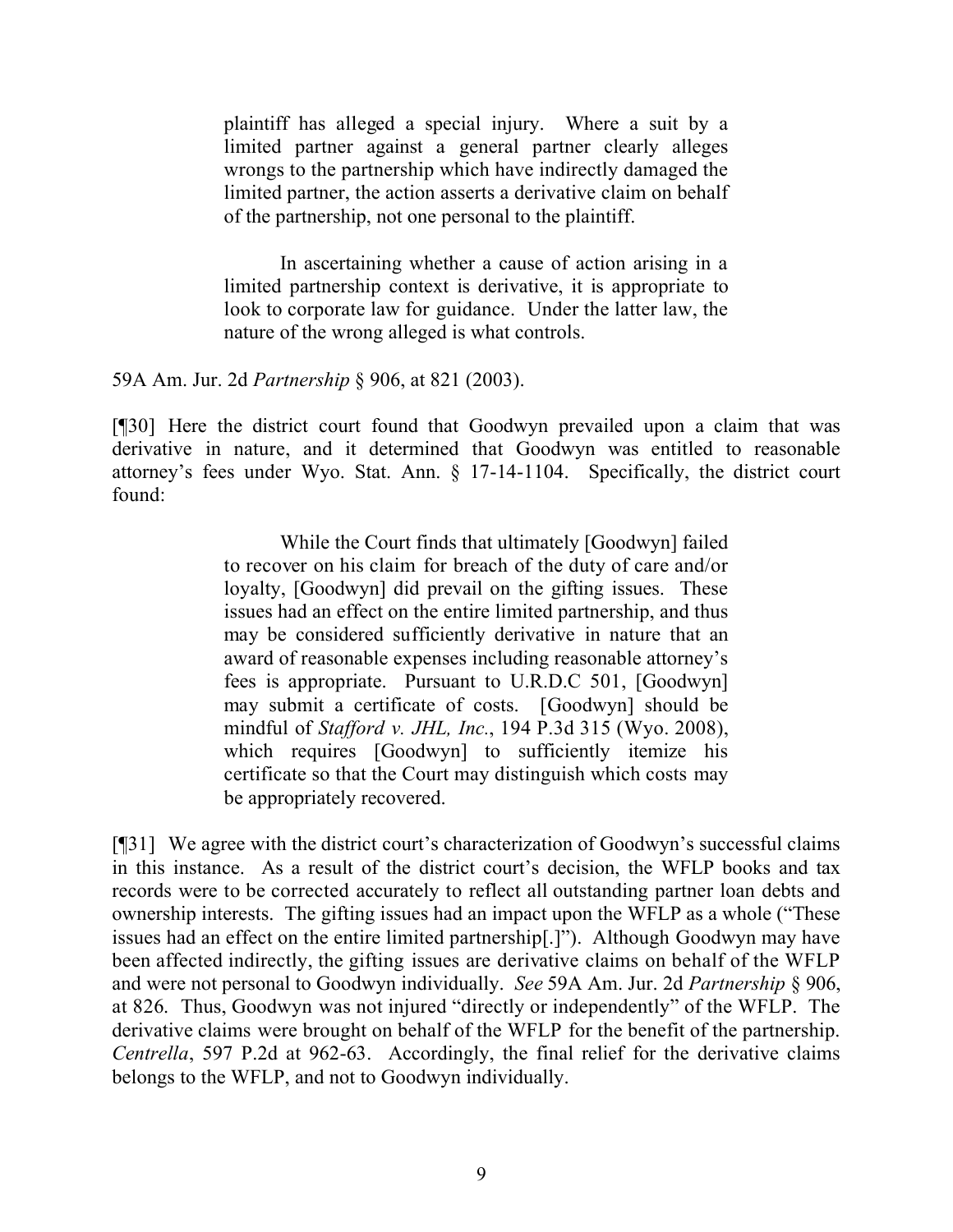[¶32] Since Goodwyn was, in part, successful on a derivative claim, Wyo. Stat. Ann. § 17-14-1104 authorizes the award of his reasonable expenses, including reasonable attorney's fees. *See Gose*, 822 P.2d at 848. The district court properly determined that Goodwyn was entitled to reasonable attorney's fees under Wyo. Stat. Ann. § 17-14-1104, and we affirm.

## *Interpretation of the WFLP Agreement (reacquisition of French's shares)*

[¶33] Goodwyn argues that the district court erred when it determined that the transfer of French's WFLP ownership interest pursuant to the Decree was an authorized transfer under the WFLP Agreement. Goodwyn maintains that the court's adjudication is contrary to the plain and unambiguous language of the WFLP Agreement. He also claims that the district court improperly relied upon matters outside the "four corners" of the WFLP Agreement in arriving at its decision.

[¶34] The district court's interpretation of the WFLP Agreement presents questions of law, which we review *de novo*. *Weiss*, 2008 WY 30, ¶ 15, 178 P.3d at 1097. We will apply well-known principles of contract interpretation to ascertain the parties' intentions in the WFLP Agreement.<sup>10</sup>

[¶35] The fundamental goal of contract interpretation is to determine the intent of the parties. *Whitney Holding Corp. v. Terry*, 2012 WY 21, ¶ 36, 270 P.3d 662, 673 (Wyo. 2012). The "language of the parties expressed in their contract must be given effect in accordance with the meaning which that language would convey to reasonable persons at the time and place of its use." *Ultra Res., Inc. v. Hartman*, 2010 WY 36, ¶ 22, 226 P.3d 889, 905 (Wyo. 2010) (quoting *Moncrief v. Louisiana Land Exploration Co.*, 861 P.2d 516, 524 (Wyo. 1993)). This Court employs "common sense in interpreting contracts and ascribe the words with a rational and reasonable intent." *Id*., ¶ 22, 226 P.3d at 905. "When the provisions in the contract are clear and unambiguous, the court looks only to the 'four corners' of the document in arriving at the intent of the parties." *Claman v. Popp*, 2012 WY 92,  $\parallel$  26, 279 P.3d 1003, 1013 (Wyo. 2012) (citations omitted). "In the absence of any ambiguity, the contract will be enforced according to its terms because no construction is appropriate." *Id*. (citation omitted).

> We have said that we will construe contract language "in the context in which it was written, looking to the surrounding circumstances, the subject matter, and the purpose of the agreement to ascertain the intent of the parties

<sup>&</sup>lt;sup>10</sup> Under the Wyoming Uniform Limited Partnership Act, Wyo. Stat. Ann. §§ 17-14-201 through 17-14-1104, a "'[p]artnership agreement' means any valid agreement, written or oral, of the partners as to the affairs of a limited partnership and the conduct of its business[.]" Wyo. Stat. Ann. § 17-14-202(a)(ix) (LexisNexis 2013).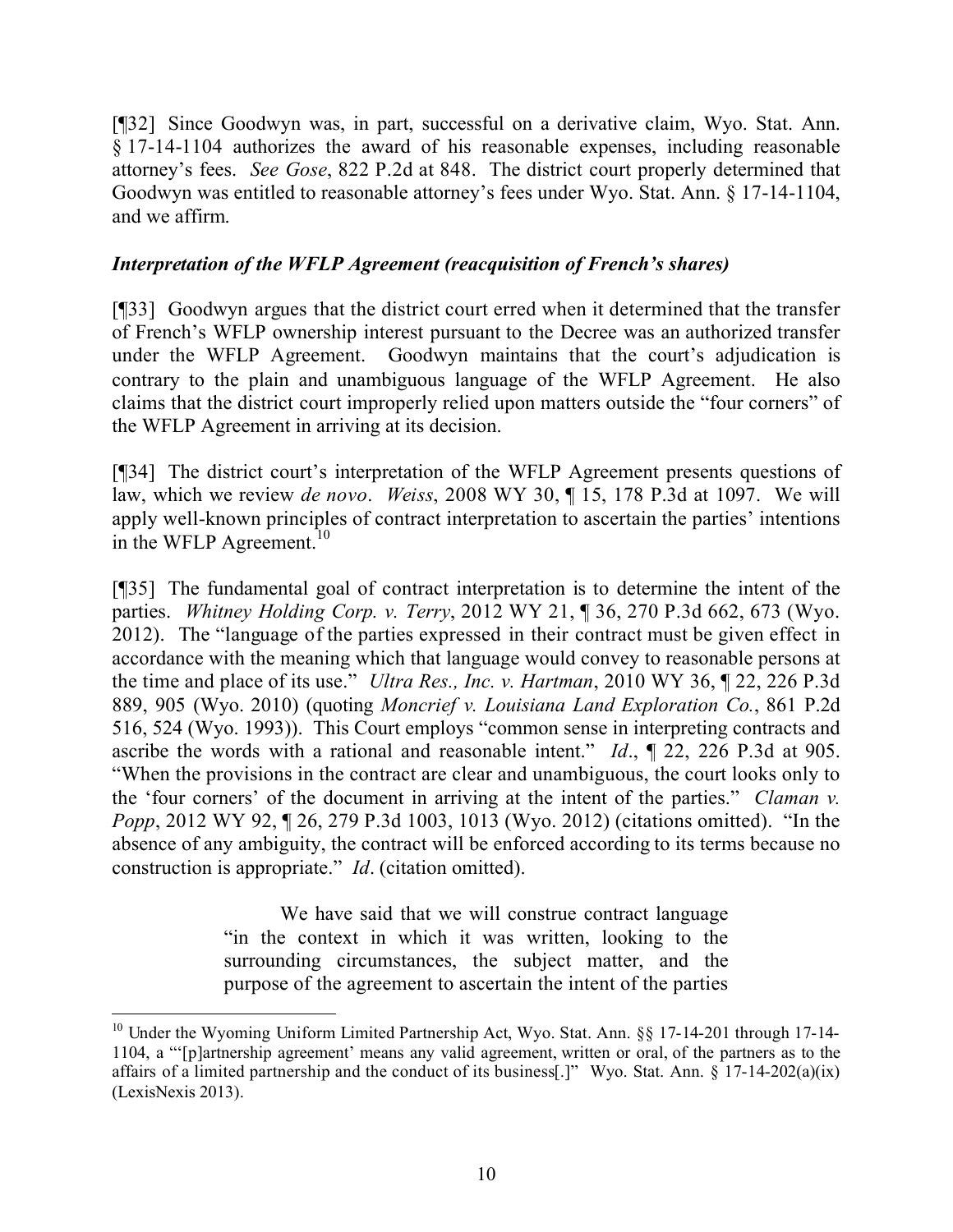at the time the agreement was made." *Stone v. Devon Energy Prod. Co., L.P.*, 2008 WY 49, ¶ 18, 181 P.3d 936, 942 (Wyo. 2008). However, we will not "rewrite contracts under the guise of interpretation, and so long as there is no ambiguity, we are bound to apply contracts as they have been scrivened." *Amoco Prod. Co. v. EM Nominee P'ship Co.*, 2 P.3d 534, 540 (Wyo. 2000).

*Comet Energy Services, LLC v. Powder River Oil & Gas Ventures, LLC*, 2008 WY 69, ¶ 11, 185 P.3d 1259, 1263 (Wyo. 2008).

> Our rules of interpretation require that we interpret a contract as a whole, reading each provision in light of all the others to find their plain meaning. *Arnold v. Ommen*, 2009 WY 24, ¶ 40, 201 P.3d 1127, 1138 (Wyo.2009); *see also Caballo Coal Co. v. Fid. Exploration & Prod. Co.*, 2004 WY 6, ¶ 11, 84 P.3d 311, 314-15 (Wyo. 2004). We presume each provision in a contract has a purpose, and we avoid interpreting a contract so as to find inconsistent provisions or so as to render any provision meaningless. *Scherer v. Laramie Reg'l Airport Bd.,* 2010 WY 105, ¶ 11, 236 P.3d 996, 1003 (Wyo. 2010).

*Claman*, 2012 WY 92, ¶ 28, 279 P.3d at 1013.

[¶36] Pertinent provisions of Article XVIII of the WFLP Agreement provide:

#### RESTRICTIONS UPON OWNERSHIP AND THIRD PARTY TRANSFER OF OWNERSHIP

The ownership and transfer of a limited partnership interest is further subject to the following disclosure and condition:

THE LIMITED PARTNERSHIP INTERESTS OF WALLOP FAMILY LIMITED PARTNERSHIP HAVE NOT, NOR WILL BE, REGISTERED OR QUALIFIED UNDER FEDERAL OR STATE SECURITIES LAWS. THE LIMITED PARTNERSHIP INTERESTS OF WALLOP FAMILY LIMITED PARTNERSHIP MAY NOT BE OFFERED FOR SALE, SOLD, PLEDGED, OR OTHERWISE TRANSFERRED UNLESS SO REGISTERED OR QUALIFIED, OR UNLESS AN EXEMPTION FROM REGISTRATION OR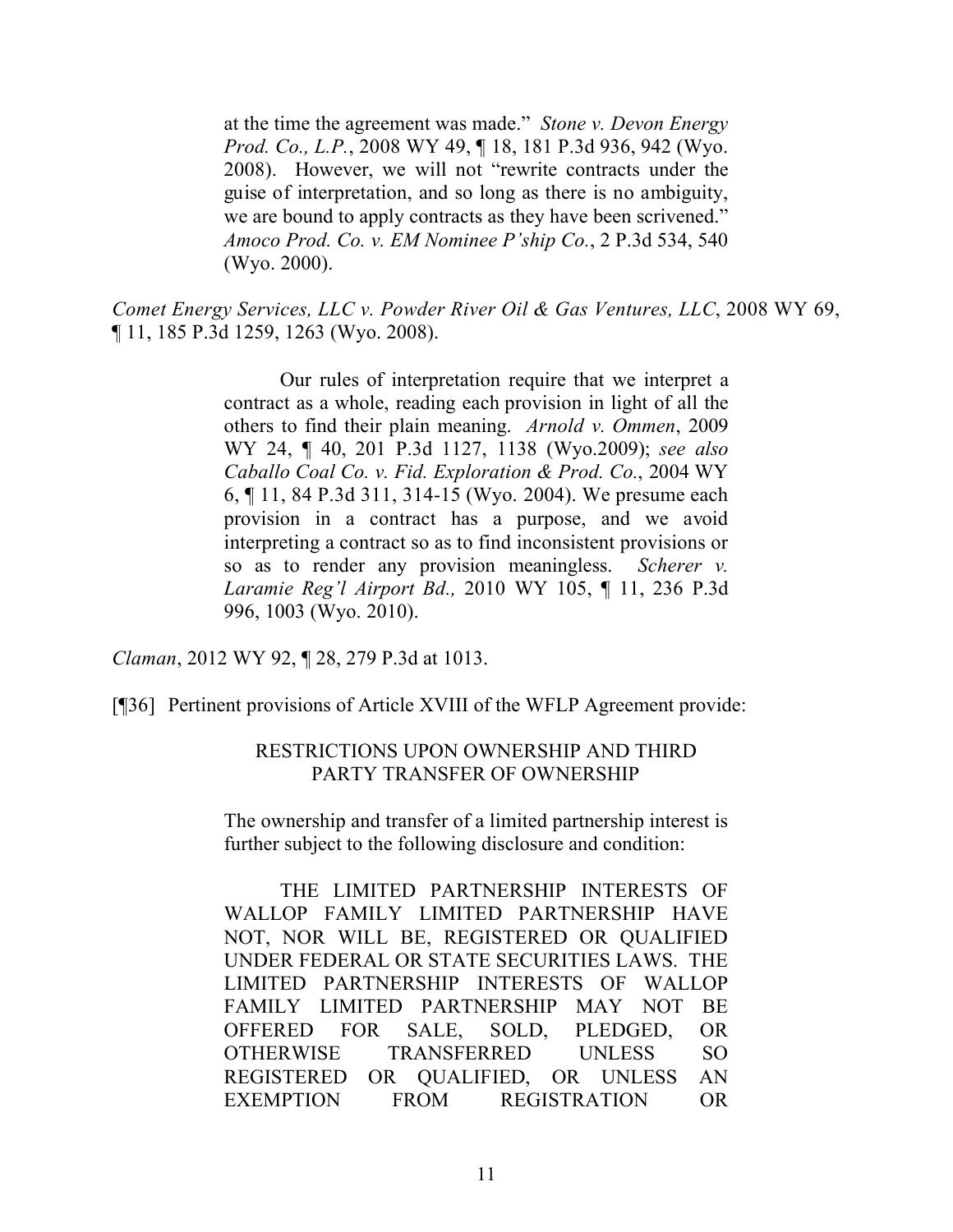QUALIFICATION EXISTS. THE AVAILABILITY OF ANY EXEMPTION FROM REGISTRATION OR QUALIFICATION MUST BE ESTABLISHED BY AN OPINION OF COUNSEL FOR THE OWNER THEREOF, WHICH OPINION AND COUNSEL MUST BE REASONABLY SATISFACTORY TO WALLOP FAMILY LIMITED PARTNERSHIP.

Notwithstanding the foregoing restrictions upon third party transfer and ownership, the following transfers are permitted:

. . . .

**Estate Planning Transfers.** A Limited Partner will also have the right to make estate planning transfers of all or any part of his or her ownership interest in the Partnership. The term estate planning transfer will mean any transfer made during the life of a Limited Partner without value, or for full or less than full consideration, by way of a marital partition agreement and/or a transfer of all or any part of an ownership interest to another Limited Partner or between Limited Partners or to a trust whose beneficiary or beneficiaries are the Limited Partner, and/or the spouse of a Limited Partner, and/or the descendants of a Limited Partner, and/or one or more beneficiaries qualified to receive a charitable gift under Section 170(c) of the Internal Revenue Code. This agreement will bind the transferee of any estate planning transfer to the exact terms and conditions of this agreement.

The Partnership will not be required to recognize the interest of any transferee who has obtained a purported interest as the result of a transfer of ownership which is not an authorized transfer. If the ownership of a partnership interest is in doubt, or if there is reasonable doubt as to who is entitled to a distribution of the income realized from a partnership interest, the Partnership may accumulate the income until this issue is finally determined and resolved. Accumulated income will be credited to the capital account of the Partner whose interest is in question.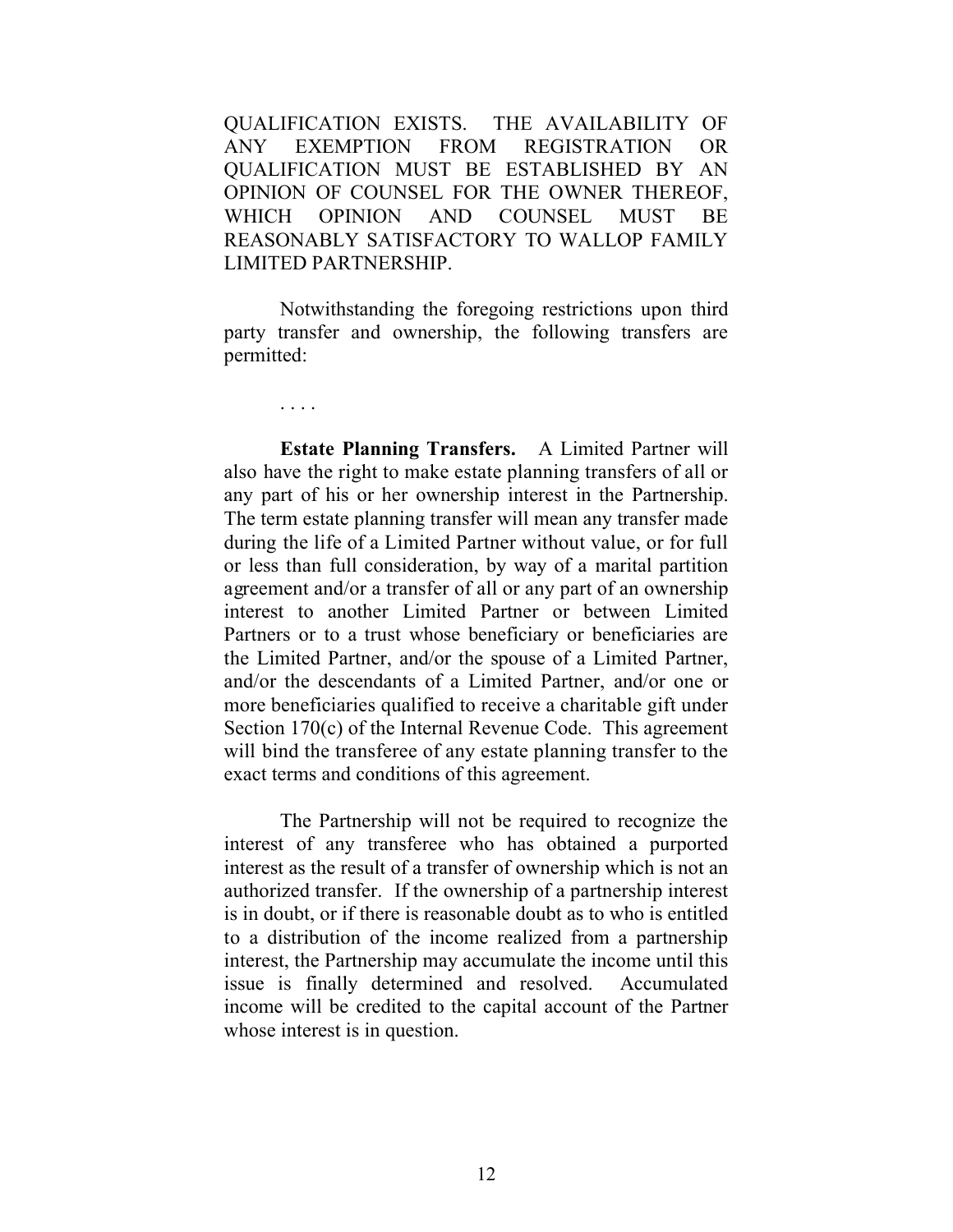If any person or agency should acquire the interest of a Limited Partner as the result of an order of a court of competent jurisdiction which the Partnership is required to recognize, or if a Limited Partner attempts to withdraw from the Partnership by selling his interest or otherwise makes an unauthorized transfer of a partnership interest which the Partnership is required to recognize, the interest of the transferee may then be acquired by the Limited Partnership upon the following terms and conditions:

[¶37] The Decree provides, in pertinent part:

. . . .

**2. Wallop Family Partnership (WFLP):**  Malcolm Wallop shall retain all of his current interest in the *WFLP* and be awarded all of French Wallop's interests in the *WFLP* as his sole and separate property free and clear of all claims by French Wallop. Malcolm Wallop shall hold French Wallop harmless on the indebtedness owed to Sheridan State Bank by *WFLP* including but not limited to the operating line of credit in the approximate amount of \$88,375.25 plus interest of \$275.59 and the mortgage in the approximate amount of \$1,562,722.90 plus interest of \$127,014.64.

**3. Wallop Canyon Ranch LLC (WCR-LLC):**  Malcolm Wallop shall retain his current interests (50%) and be awarded all of French Wallop's interest (50%) in the *WCR-LLC* as his sole and separate property free and clear of all claims by French Wallop.

**50. Instruments:** Each party is hereby ordered to timely execute and deliver to the other party any necessary documents to convey title to the property awarded each respective party pursuant to the terms hereof, but in the absence therefore, this Decree shall be treated as conveyance of said property to each respective party.

[¶38] After the trial, the district court determined that French's transfer to Malcolm of her ownership interest in the WFLP pursuant to the Decree fell under the "estate planning transfers" provision of the WFLP Agreement. Goodwyn maintains that the district court should have, instead, focused upon the "court ordered transfer" language of the WFLP Agreement. He contends that Malcolm's acceptance of French's transfer of her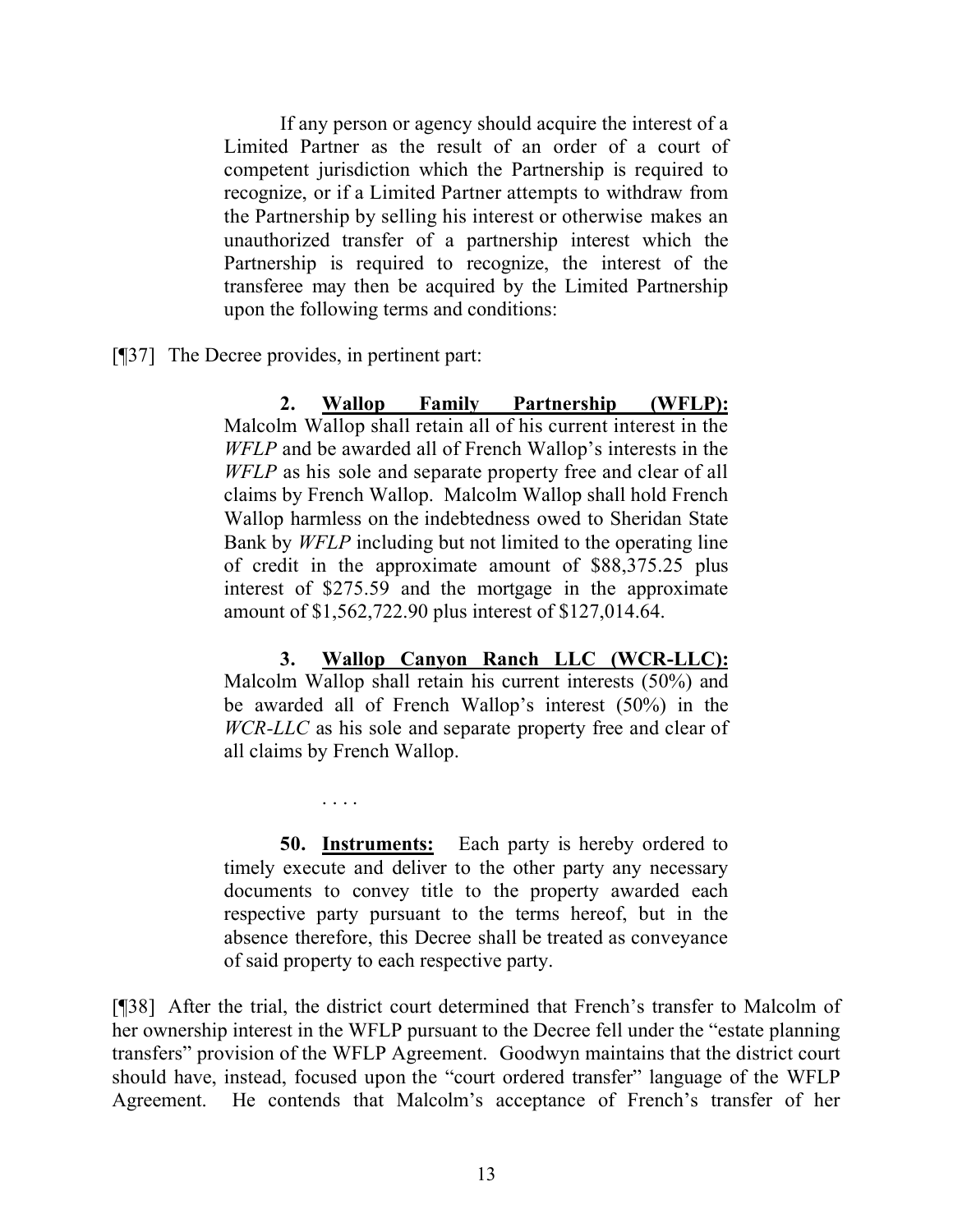ownership interest, pursuant to the Decree, breached the WFLP Agreement, and that French's transfer of her ownership interest should have triggered the contractually mandated process for unauthorized transfers in Article XVIII of the WFLP Agreement. Goodwyn's assertions are inconsistent with the purposes and meaning of the WFLP Agreement.

[¶39] The terms and provisions of the WFLP Agreement are clear and unambiguous, and the parties' intentions are manifest. The WFLP Agreement will be construed according to its plain and ordinary meaning, without reference to attendant facts and circumstances or extrinsic evidence. The WFLP Agreement will be enforced according to its terms, because no other construction is appropriate. *See Claman*, 2012 WY at ¶ 27, 279 P.3d at 1013 (citing *Sinclair Oil Corp. v. Republic Ins. Co.*, 929 P.2d 535, 539 (Wyo. 1996)).

[¶40] The WFLP Agreement must be interpreted to effectuate the intent of the parties. This Court has recognized that Malcolm and French formed the WFLP for estate planning purposes in an effort to pass the Canyon Ranch to the Children. *See Wallop*, 2004 WY 46, ¶ 19, 88 P.3d at 1029. Considering the WFLP Agreement as a whole, it is apparent that the terms and conditions under Article XVIII were meant to promote transfers and ownership for estate planning purposes, but also to limit ownership and transferability to a third party. The provisions of the Decree awarding Malcolm all of French's interests in the WFLP and the WCR are consistent with the "estate planning transfers" provision of the WFLP Agreement. The transfer of French's WFLP interest to Malcolm was a transfer made during the life of French for full or less than full consideration, and it was a transfer of all of an ownership interest to another Limited Partner and the spouse of a Limited Partner (Malcolm). Further, the transfer of French's WFLP interest to Malcolm was not a restricted transfer to a third party, nor did it result in ownership by a third party. Accordingly, the transfer of French's interest in the WFLP pursuant to the Decree was an authorized transfer made in accordance with Article XVIII of the WFLP Agreement.

[¶41] For these reasons, we agree with the district court's ruling. The court construed the WFLP Agreement "in the context in which it was written, looking to the surrounding circumstances, the subject matter, and the purpose of the [WFLP] [A]greement [in determining] the intent of the parties at the time the agreement was made." *Comet*, 2008 WY 69, ¶ 11, 185 P.3d at 1263 (quoting *Stone*, 2008 WY 48, ¶ 18, 181 P.3d at 942). The transfer, pursuant to the Decree of French's WFLP interest and Malcolm's acceptance of the interest, did not constitute any breach of the WFLP Agreement. The district court did not err in determining that the transfer should be treated under the "estate planning transfers" provision of the WFLP Agreement.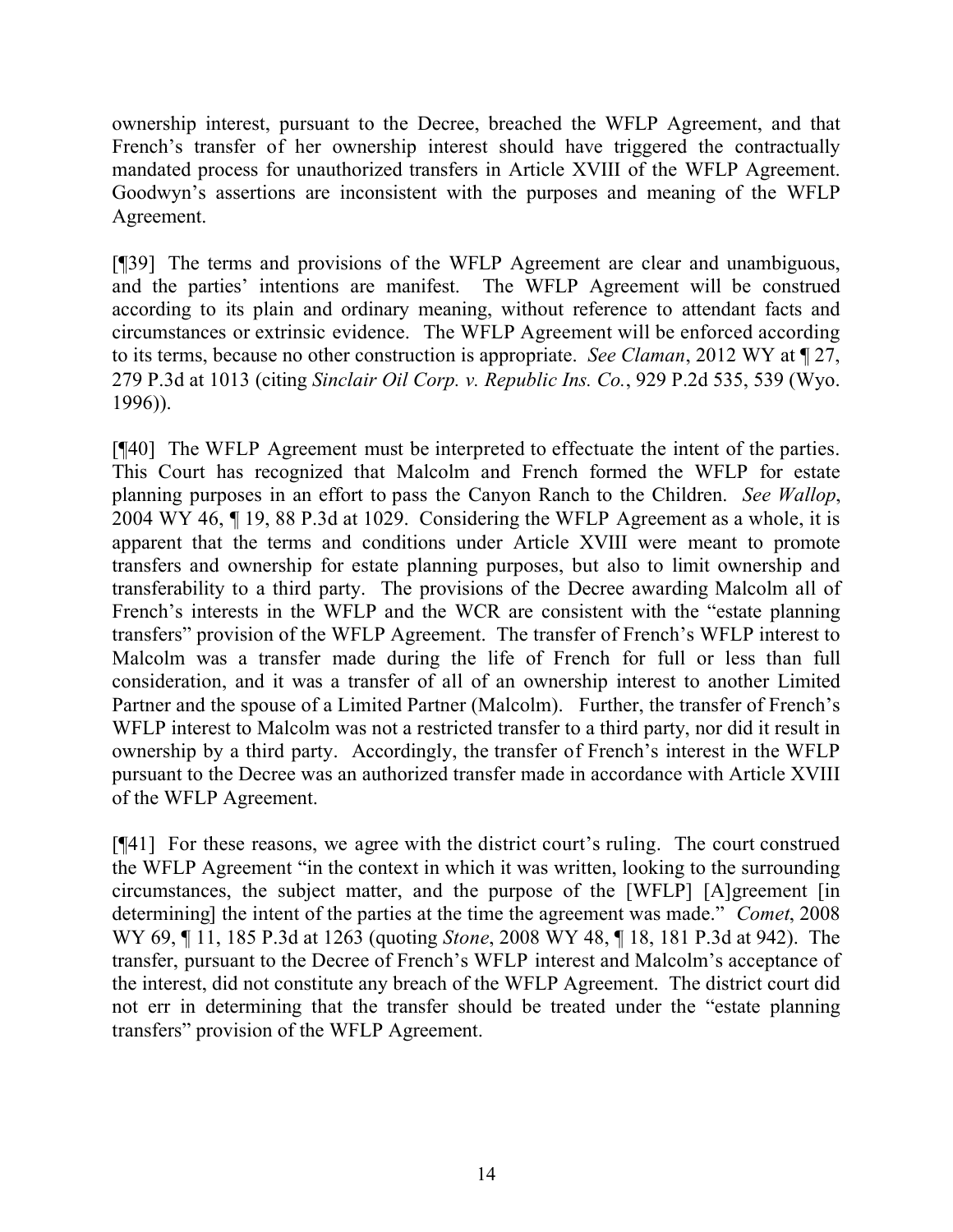## *Duty of Paul and Malcolm as limited partners*

[¶42] Goodwyn maintains that fiduciary duties imposed upon all partners are the "duty of loyalty" and the "duty of care," pursuant to Wyo. Stat. Ann. § 17-21-404 (LexisNexis 2013). While acknowledging that the Wyoming Uniform Limited Partnership Act (WULPA) does not expressly impose any fiduciary duties upon limited partners in a Wyoming limited partnership, Goodwyn asserts that the Wyoming Uniform Partnership Act (WUPA) imposes fiduciary duties upon limited partners through Wyo. Stat. Ann.  $\S 17$ -14-1009(a),<sup>11</sup> which links the WULPA to the provisions of the WUPA.<sup>12</sup> Goodwyn claims that Malcolm and Paul breached the duties owed by each of them to the WFLP and to the other limited partners of the WFLP by breaching the WFLP Agreement, diverting corporate opportunities, and personally using the Canyon Ranch. We will examine whether such duties exist as a matter of law. "Whether a legal duty exists is a question of a law, and absent a duty, there is no liability." *Bevan v. Fix*, 2002 WY 43, ¶ 46, 42 P.3d 1013, 1027 (Wyo. 2002) (quoting *Bowen v. Smith*, 838 P.2d 186, 198 (Wyo. 1992) (Brown, J., concurring)).

[¶43] The WFLP Agreement is silent as to any duties owed by the limited partners to a general partner, the limited partnership, or other limited partners. Further, there is no common law duty owed by a limited partner to a general partner, the limited partnership, or other limited partners. Thus, if any duties exist, they must be found in statutes. We must look to the provisions of the WULPA and apply our well-established rules for statutory interpretation. *See Redco Constr.*, 2012 WY 24, ¶ 26, 271 P.3d at 415-16.

[¶44] Construing the WULPA as a whole, giving effect to every word, clause, and sentence, and reading all parts of the statute *in pari materia*, we find that the Act is clear, unambiguous, and legislative intent is evident. The Act establishes that a general partner owes certain duties and responsibilities in a limited partnership. Wyo. Stat. Ann. § 17- 14-503 (LexisNexis 2013). However, the WULPA is silent regarding duties imposed upon a limited partner in a limited partnership. Accordingly, the WULPA imposes no explicit statutory duties or responsibilities upon a limited partner. "[W]e will not enlarge, stretch, expand, or extend a statute to matters that do not fall within its express provisions." *Anderson v. State*, 2014 WY 13, ¶ 14, 317 P.3d 1108, 1113 (Wyo. 2014) (quoting *Redco Constr.*, 2012 WY 24, ¶ 26, 271 P.3d at 416).

[¶45] We therefore decline Goodwyn's invitation to recognize that provisions of the WUPA regarding fiduciary duties should be required of a limited partner in a limited partnership formed under WULPA.

 <sup>11</sup> Wyo. Stat. Ann. § 17-14-1009(a) (LexisNexis 2013) states: "[i]n any case not provided for in this act, the provisions of the Uniform Partnership Act [§§ 17-21-101 through 17-21-110[4] apply."

<sup>12</sup> Wyo. Stat. Ann. §§ 17-21-101 through 17-21-1107.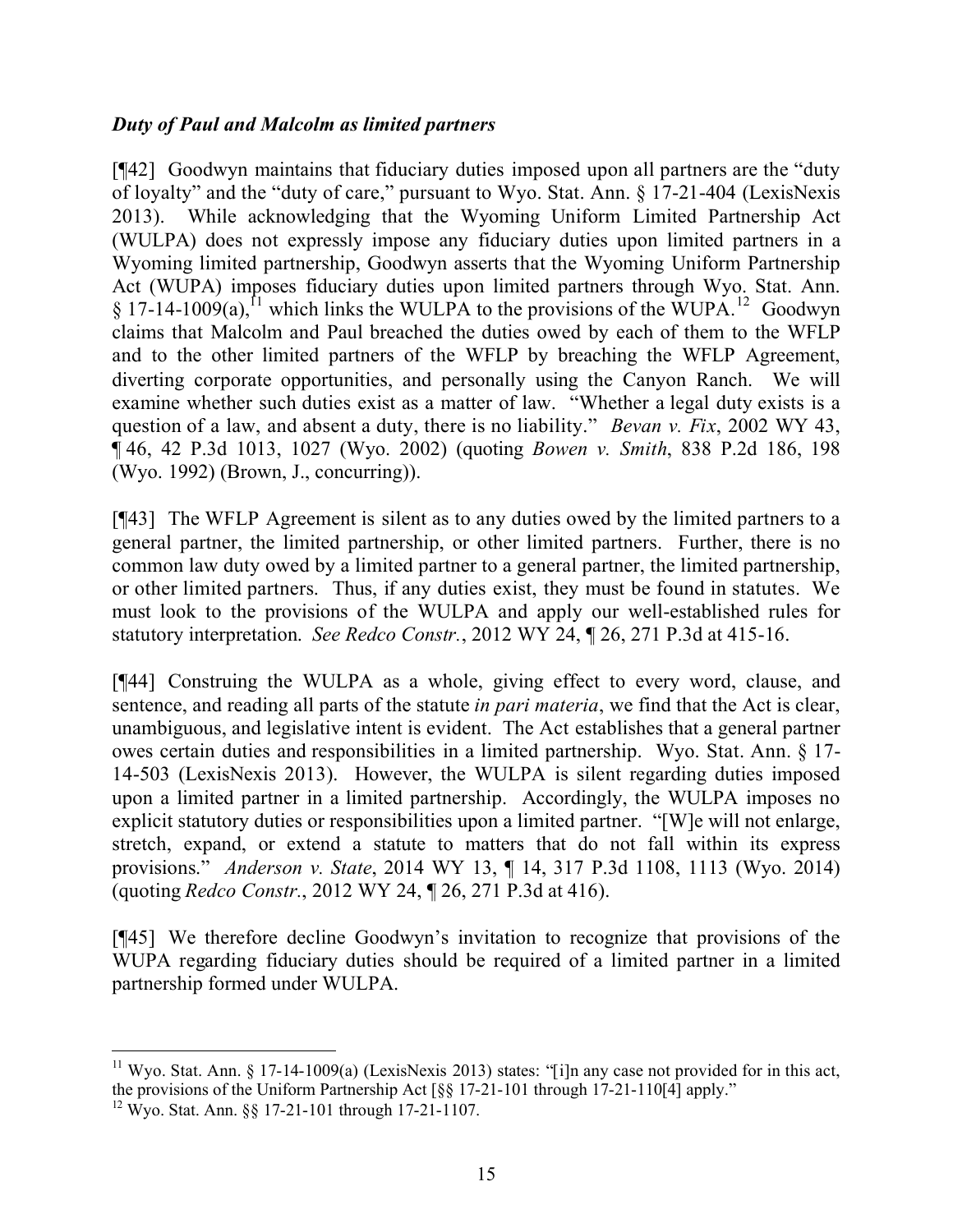[¶46] To impose a duty upon a limited partner where none is provided under the WULPA would also defeat the purpose of forming a limited partnership. Limited partnerships provide limited partners the ability to be passive members of a partnership with limited liability and without imposing a duty upon the limited partners. The traditional purposes for imposing duties upon partners are absent in the limited partnership context. Imposing duties upon a limited partner would restrict a limited partner's benefits of a limited partnership. This is borne out by a WULPA statute: "Except as provided in the partnership agreement, a [limited partner or general partner] may lend money to and transact other business with the limited partnership and, subject to other applicable law, has the same rights and obligations with respect thereto as a person who is not a partner." Wyo. Stat. Ann. § 17-14-208 (LexisNexis 2013); *see also* Wyo. Stat. Ann.  $\S 17-14-202(a)(viii)$  (LexisNexis 2013) (definition of "partner").

[¶47] Under the facts of this case, neither Paul nor Malcolm can be personally liable in their capacity as limited partners for any alleged breach of the WFLP agreement or any other breach of duty, since there is no contractual (the WFLP Agreement), or common law, or Wyoming statutory duty placed upon a limited partner to a general partner, the limited partnership, or other limited partners. *See Bevan*, 2002 WY 46, ¶ 46, 42 P.3d at 1027. Absent a duty, Paul or Malcolm cannot be liable for any alleged diversion of corporate opportunities from the WFLP by entering into business relationships through their own entities. We do not rule out the possibility that there could be occasions when a limited partner takes actions which would give rise to personal liability. *See, e.g., Red River Wings, Inc. v. Hoot, Inc.*, 751 N.W.2d 206, 221 (N.D. 2008) (limited partner veil need not be pierced in order to find liability of limited partners where they took affirmative action to dominate and interfere with the partnership); *Delaney v. Fidelity Lease Ltd.*, 526 S.W.2d 543, 545 (Tex. 1975) (personal liability "attaches to a limited partner when 'he takes part in the control and management of the business'" (internal citations omitted)). Such facts are not present in this case.

## *Duty of WCR as general partner*

[¶48] Goodwyn claims that WCR, as the general partner of the WFLP, breached its duties as a general partner to the WFLP and to the limited partners. Wyoming Statutes provide that a "general partner of a limited partnership has the rights and powers and is subject to the restrictions and liabilities of a partner in a partnership without limited partners." Wyo. Stat. Ann. § 17-14-503(a). In other words, a general partner of a limited partnership like the WFLP has the same duties as a partner in a general partnership. Our statutes specifically enumerate standards of conduct for a general partner. Wyo. Stat. Ann. § 17-21-404 (Lexis Nexis 2013) provides, in pertinent part:

> (a) The only fiduciary duties a partner owes to the partnership and the other partners are the duty of loyalty and the duty of care set forth in this section.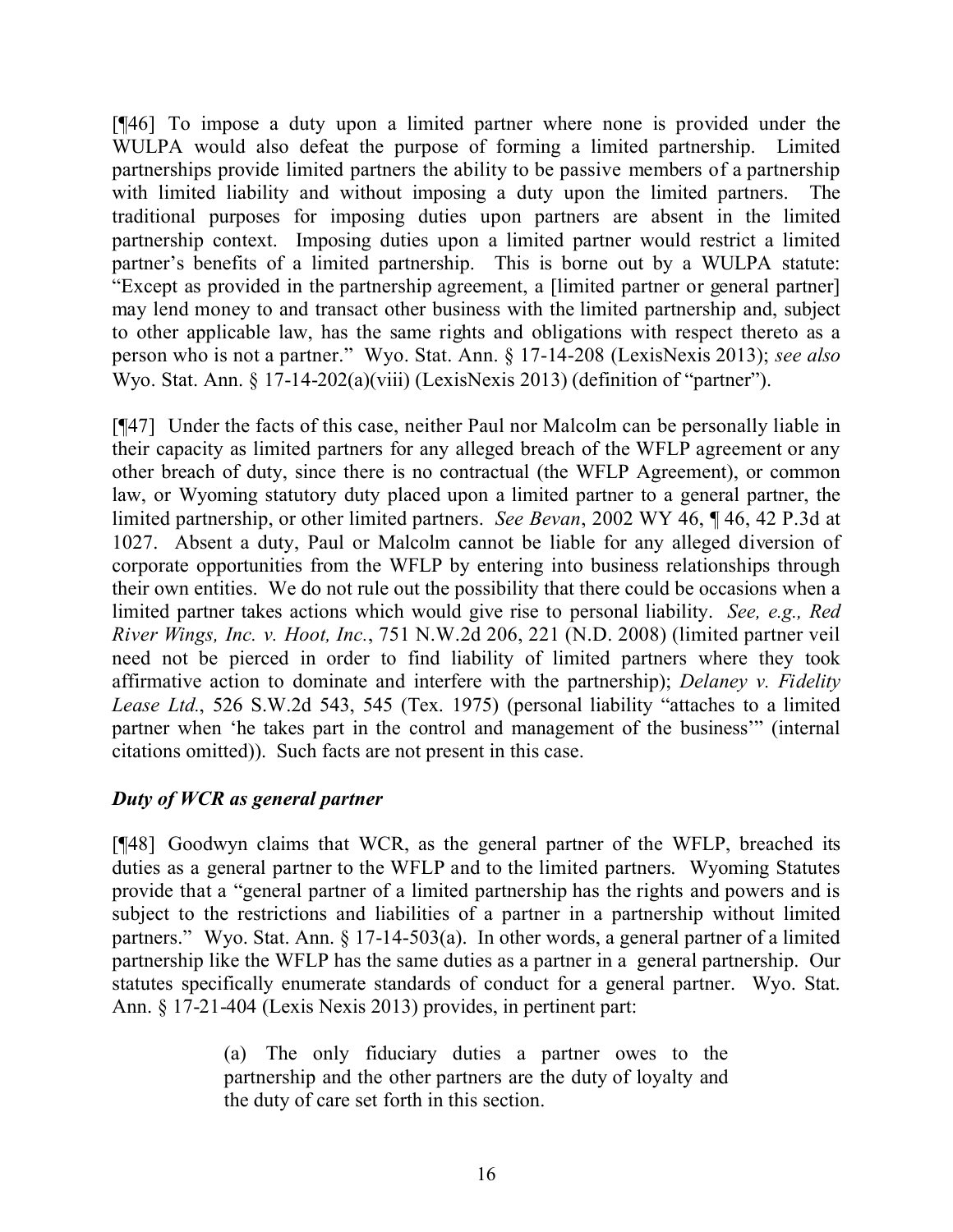(b) A partner's duty of loyalty to the partnership and the other partners is limited to the following:

(i) To account to the partnership and hold as trustee for it any property, profit or benefit derived by the partner, without the consent of the other partners, in the conduct and winding up of the partnership business or from a use or appropriation by the partner of partnership property or opportunity;

(ii) To refrain from dealing with the partnership in the conduct . . . of the partnership business, as or on behalf of a party having an interest adverse to the partnership without the consent of the other partners; and

(iii) To refrain from competing with the partnership in the conduct of the partnership business without the consent of the other partners before the dissolution of the partnership.

. . . .

(d) A partner's duty of care . . . is limited to refraining from engaging in grossly negligent or reckless conduct, intentional misconduct or a knowing violation of the law.

(e) A partner shall discharge the duties to the partnership and the other partners . . . consistent with the obligation of good faith and fair dealing . . . .

(f) A partner does not violate a duty or obligation under this chapter or under the partnership agreement merely because the partner's conduct furthers the partner's own interest. A partner may lend money to and transact other business with the partnership. The rights and obligations of a partner who lends money to or transacts business with the partnership are the same as those of a person who is not a partner, subject to other applicable law.

[¶49] Thus, in Wyoming, a general partner of a limited partnership has a fiduciary duty of loyalty to the limited partnership, as well as a duty of good faith and fair dealing. Those duties require that the general partner refrain from conducting business with the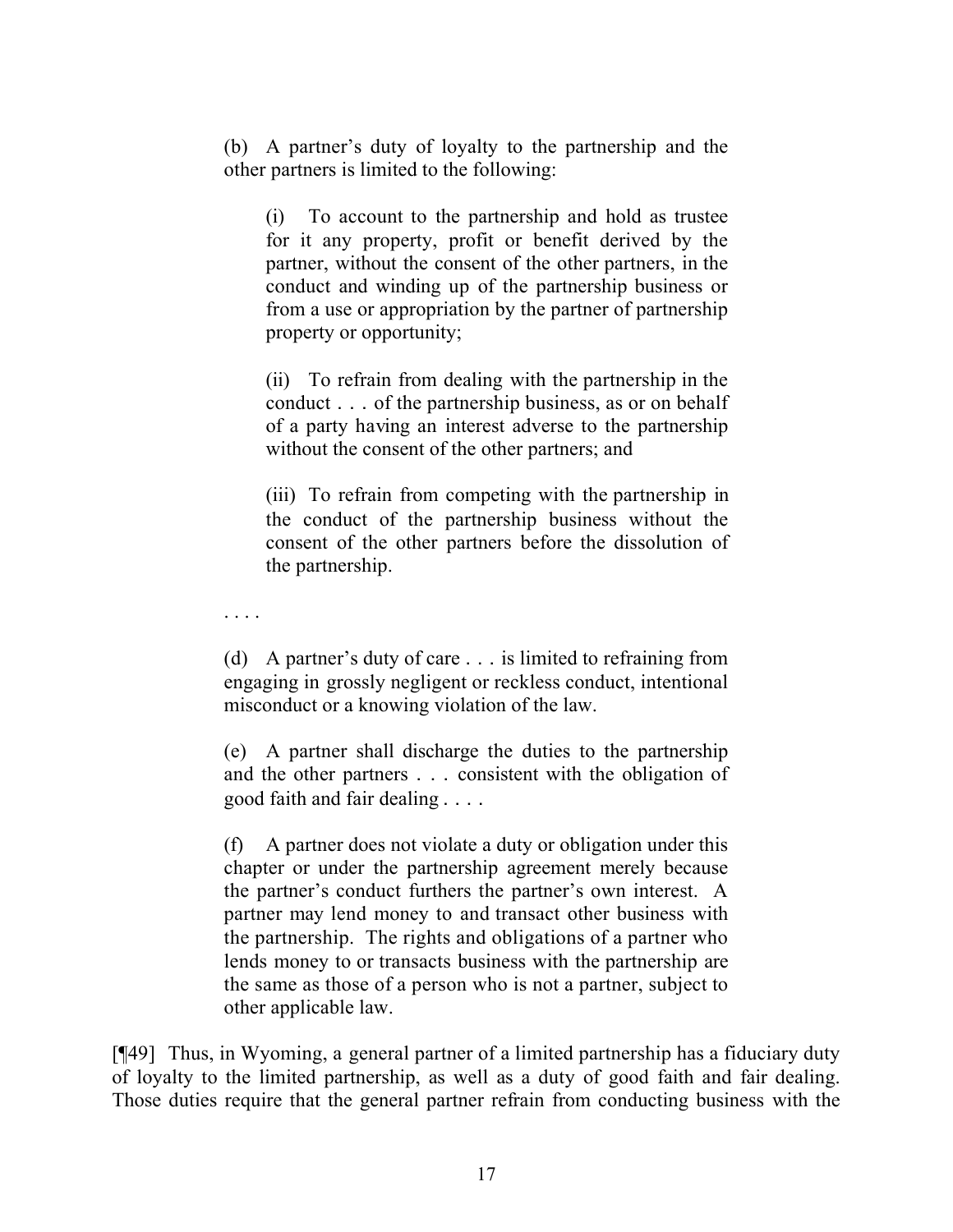partnership, refrain from competing with the partnership, refrain from grossly negligent, reckless or intentional misconduct, and deal in good faith with the partnership and the limited partners. *Id*. The issue posed to the district court was whether these duties were violated.

[¶50] As to the WCR, the district court found that WCR did not breach its duty of care. The court found that WCR did not compete with the WFLP, but rather it entered into business agreements with other entities owned and operated by individuals, some of whom were limited partners of the WFLP. These agreements allowed these separate entities to conduct various operations on the ranch property, including grazing, and hunting and fishing guiding operations. Mr. Goodwyn takes the position that these agreements and transactions violated the WCR's duty.

[¶51] A partner is not necessarily shielded from a conflict of interest simply by dealing with a separate entity. J. William Callison et al., *Partnership Law and Practice* § 12:6 (2004) (self-dealing can be "indirect, when an entity in which a partner has an interest profits from dealings with the partnership."). In *Triple Five of Minnesota, Inc. v. Simon*, 404 F.3d 1088, 1093 (8th Cir. 2005), the Simon family (d/b/a Si-Minn) and Triple Five were partners in Mall of America Associates (MOAA), a general partnership, of which Si-Minn was the managing partner. MOAA was a partner in Mall of America Company (MOAC), a limited partnership which owned the Mall of America. When another member of the limited partnership indicated its desire to sell a large portion of its interest in MOAC, it was purchased by the Simon Property Group (SPG), a publicly-traded Real Estate Investment Trust in which the Simon family had a 16% ownership interest. Notice of the transaction was only provided to Triple Five after the deal had been struck. The court held that Si-Minn, as managing partner, not only owed a fiduciary duty to Triple Five, but SPG also owed Triple Five a fiduciary duty because of its relationships to Si-Minn. *Id.* at 1095. The court reasoned:

> Although SPG is publicly traded, the connections between it and Si–Minn are far too close for comfort. Even though SPG is a public company with an independent board of directors, its day-to-day decisions were being made by the same people who were decision-makers at Si–Minn. SPG officials used information gained in their capacities as Si–Minn directors (and MOAA operatives) to profit individually through SPG participation in this transaction. And, in the process they shirked their individual and partnership duties to Triple Five. Indeed, if SPG/Si–Minn had not used subterfuge to their substantial advantage, the deal with [Teachers Insurance and Annuity Association of America] would not have been fully negotiated before it was communicated to Triple Five.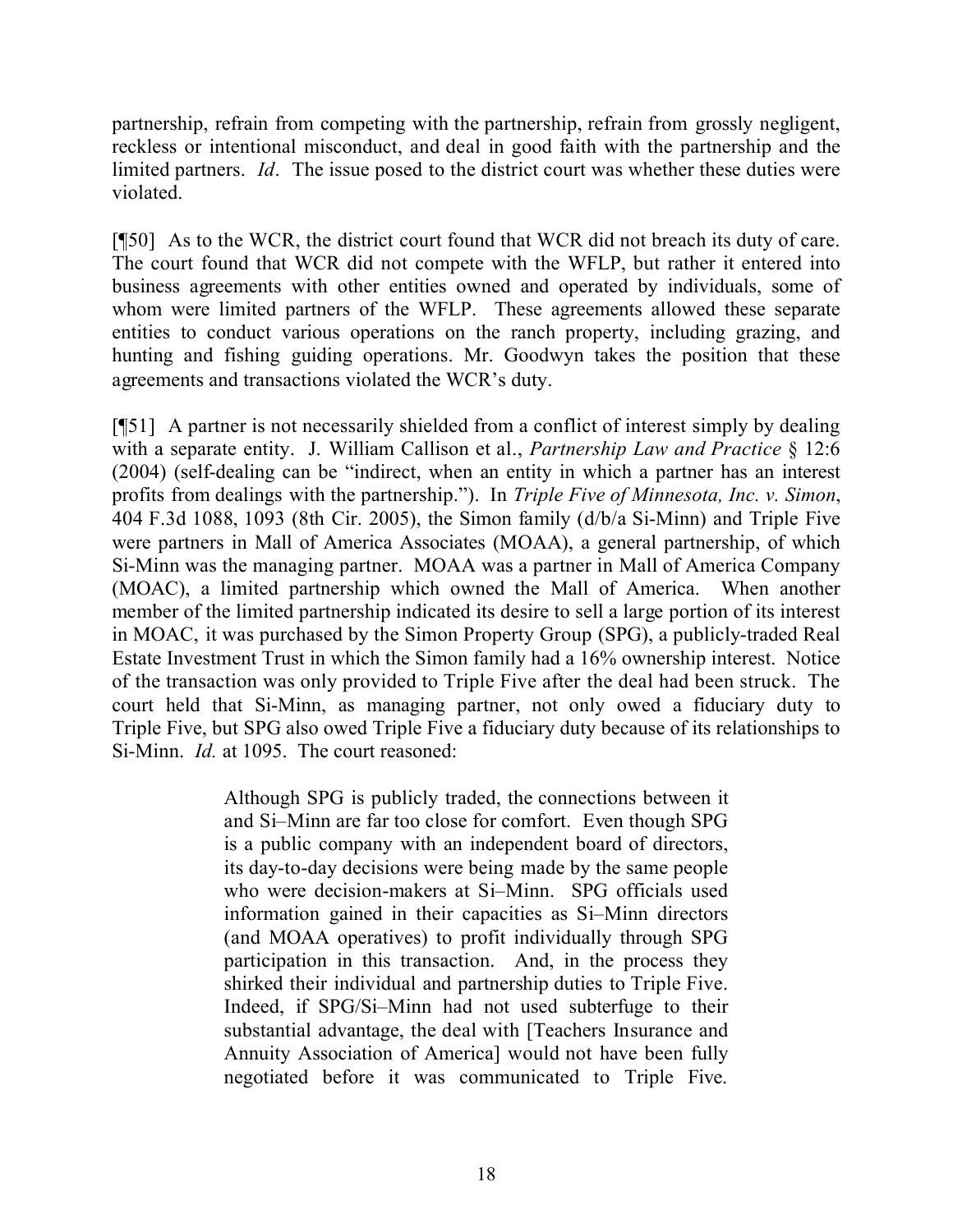Accordingly, we find that both Si–Minn and SPG owe a duty of integrity and good faith to Triple Five in this particular transaction.

*Id*. at 1096.

[¶52] In the case before us, Goodwyn did not bring claims against the related entities (Elk Rock Companies, LLC, formed by Paul and Sandra Wallop; and Canyon Ranch Recreation, LLC, formed by Malcolm and Paul); however, the reasoning of the *Triple Five* court supports the conclusion that self-dealing can form the basis for a finding of conflict of interest by a partner, even when the deals are with a separate entity, when that entity has substantial connections with the partner.

[¶53] In *Birnbaum v. Birnbaum*, 539 N.E.2d 574 (N.Y. 1989), the New York Court of Appeals held that a partner had breached his fiduciary duty to his partners when he hired his wife to provide property development services without obtaining the disclosure and assent of the other partners. The court held:

> [I]t is elemental that a fiduciary owes a duty of undivided and undiluted loyalty to those whose interests the fiduciary is to protect. This is a sensitive and "inflexible" rule of fidelity, barring not only blatant self-dealing, but also requiring avoidance of situations in which a fiduciary's personal interest possibly conflicts with the interest of those owed a fiduciary duty. Included within this rule's broad scope is every situation in which a fiduciary, who is bound to singlemindedly pursue the interests of those to whom a duty of loyalty is owed, deals with a person "in such close relation [to the fiduciary]  $* * *$  that possible advantage to such other person might \* \* \* consciously or unconsciously" influence the fiduciary's judgment. In this case, [Respondent's] financial relationship with his wife conflicted with his duty to [Appellants] and therefore violated the precept of undiluted trust at the core of his responsibilities as a fiduciary.

*Id.*, at 576 (citations omitted).

[¶54] Individuals or entities are commonly principals in related businesses; this does not in and of itself create a conflict of interest when those related entities engage in business with each other. The WUPA specifically provides that "[a] partner does not violate a duty or obligation . . . merely because the partner's conduct furthers the partner's own interest." Wyo. Stat. Ann. § 17-21-404(f). However, once a partner benefits from his (or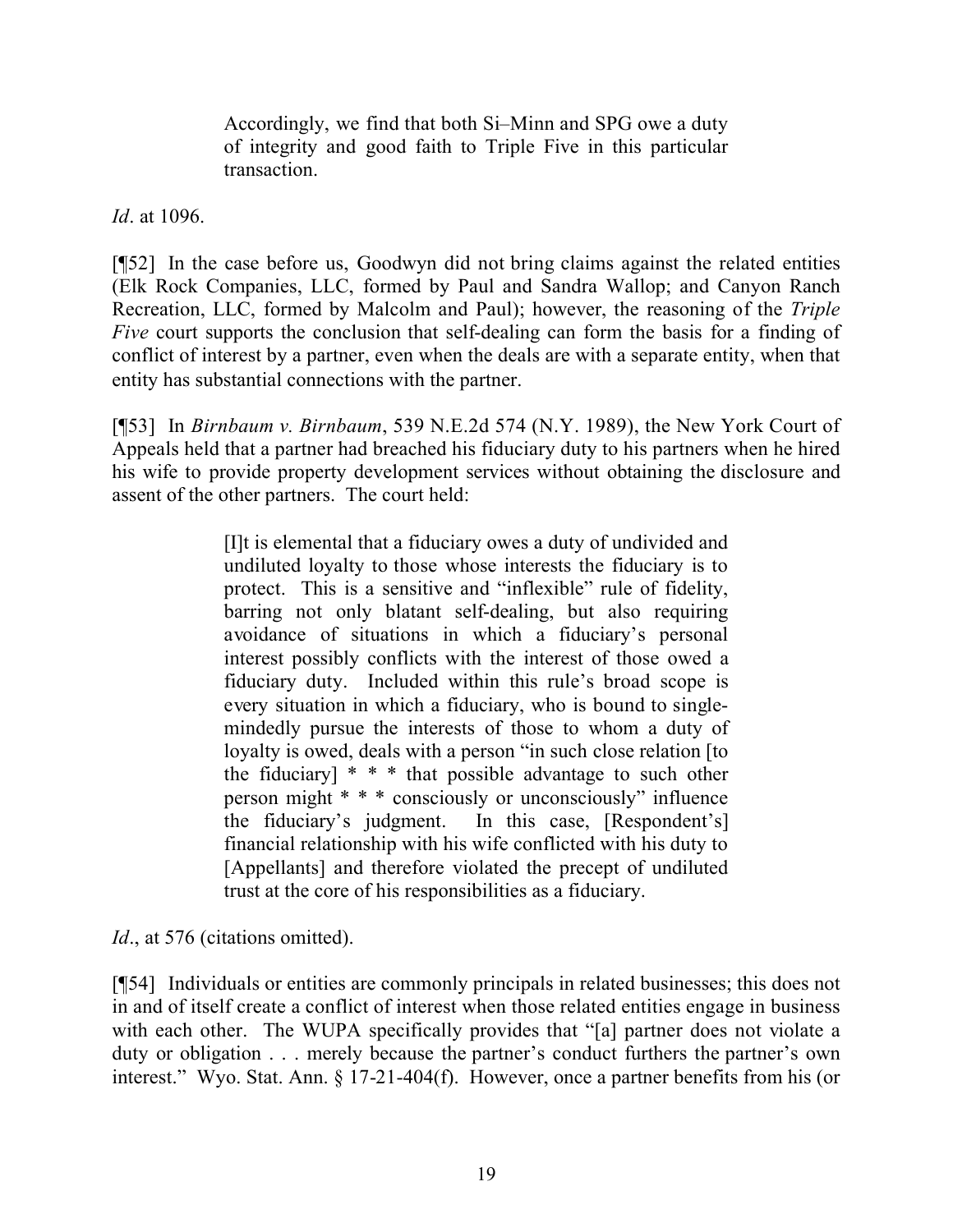his entities') transactions with the partnership, the burden then shifts to that partner—in this case the general partner, WCR—to demonstrate that no breach of duty has occurred.

> Each partner owes to each other partner the utmost good faith, and when he, himself, benefits from transactions with the firm, he will be required to show, not only that he is within the law, but that his conduct conforms to the highest standards of honor and honesty. The relationship between partners is one of trust and confidence and when it appears, as it does here, that one of the partners has indirectly obtained property from the firm, he must rebut the presumption of fraud by clear and convincing evidence showing that he has acted in good faith, and has not betrayed the confidence reposed in him.

*Grossberg v. Haffenberg*, 11 N.E.2d 359, 360 (Ill. 1937) (citations omitted). *See also Konover Dev. Corp. v. Zeller*, 635 A.2d 798, 810 (Conn. 1994) (requiring fiduciary to prove no breach of duty by clear and convincing evidence).

[¶55] We therefore look to the challenged undisclosed transactions between WFLP and the separate entities in which Paul and Malcolm are the principals to determine whether they can meet the burden of showing by clear and convincing evidence that they breached no duty to the partnership.

[¶56] The first transaction concerns allowing Malcolm to rent the main ranch house. Historically, Malcolm and French stayed in the main house at the Ranch without paying rent. At the same time, however, they allowed WFLP livestock to graze a 40 acre parcel that they owned separately without charging rent for the use of the land. In 2005, the original main house burned down and was replaced with a new modular home. Once the new home was constructed, Malcolm began crediting WFLP with monthly rent for his occupancy of the home against WFLP's loan balance, and continued to allow the WFLP to use the 40 acre grazing parcel free of charge. The Wallops' accountant testified that this practice was common among ranch operations and that Malcolm's decision to credit the loan balance was very conservative.

[¶57] Next, the WFLP entered into a bird hunting lease with Canyon Ranch Recreation, LLC (CRR) in 2003. CRR was a limited liability company owned by Paul and Malcolm. Prior to its lease with CRR, the WFLP maintained a game bird hunting agreement with a group of lobbyists from Washington, D.C, the Big Horn Canyon Ranch, Inc. (BHC). In the 2001-02 year, the BHC payed \$190,575 to the WFLP for its members and guests to hunt birds on the ranch. A major impetus for the agreement was that it allowed its members to come to Wyoming and hunt on the ranch and have access to Senator Wallop. After the BHC indicated it no longer desired to engage in bird hunting activities on the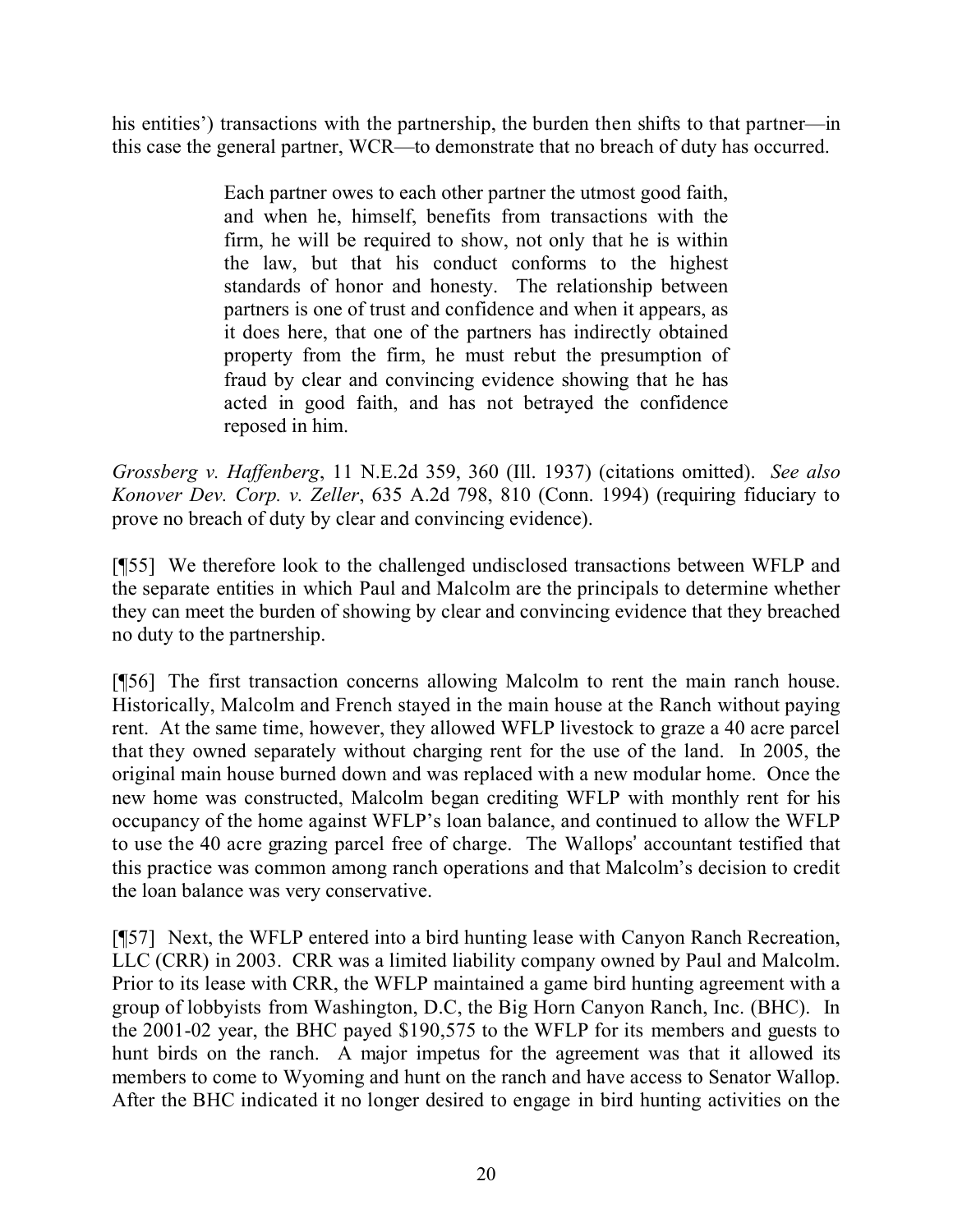Ranch, the nature of the bird hunting business there changed. There were still customers who wanted to hunt on the Ranch, but the lobbyist aspect of the hunting access was lost. There was no interest from another party in leasing the bird hunting rights.

[¶58] As a result, CRR was formed to retain the bird hunting business on the ranch and it entered into a lease agreement with WFLP to do so. Because they had no comparable leases for seasonal bird-hunting, Paul and Malcolm looked to the big game hunting lease the WFLP had with Bendabout for the use of WFLP lands. The WFLP's accountant testified that formation of the CRR eliminated risk to the WFLP and its partners and provided a steady stream of income to the WFLP. It is undisputed that the lease with CRR provided much less income to the WFLP than the prior lease with BHC. As the district court found, "the bird hunting operation was more lucrative when Senator Malcolm Wallop enjoyed special relationships from his service in the Senate; after those relationships waned, the bird hunting operation was not nearly as lucrative. This was the result of the special relationships enjoyed by the Senator, and was not related to the general partner's management of the WFLP." CRR operated from 2003 through 2011, when it shut down due to lack of business. During this time, CRR paid WFLP a total of \$350,000 in lease payments. While it operated at a profit for the first three years, it lost money the rest of the time, resulting in a cumulative loss of \$168,046.

[¶59] Finally, in 2005, Paul and his wife, Sandra, formed Elk Rock Companies, LLC (Elk Rock), a Wyoming limited liability company they used to conduct their personal business, including cattle and fly fishing operations. Until the spring of 2003, Jim Roach acted as the ranch manager for the WFLP. After he gave notice and left the position, Paul took over as ranch manager. As part of Roach's compensation, he grazed approximately ten cows on the WFLP year round. After Paul took over, Elk Rock purchased approximately 50 cows and a bull and grazed them on the WFLP from May through early September. These cows grazed areas that would not conflict with the grazing leases the WFLP maintained with Bendabout. Elk Rock then sold the cattle. In 2007 through 2010, Paul allowed a third party to graze approximately 50 head of livestock on the ranch. Income from that lease was paid directly to Elk Rock. Paul maintains that the benefits that Elk Rock received were consistent with the longstanding compensation that had been given to the prior ranch foreman, Roach.

[¶60] Ultimately, the district court determined that by entering into the business arrangements with the other entities, the WFLP's primary business purposes were achieved and that the WCR acted in good faith. We cannot say that finding was clearly erroneous.<sup>13</sup> The challenged transactions between WFLP and the separate entities in which Paul and Malcolm are the principals were not contrary to the interests of WFLP.

 $\overline{a}$ 

 $13$  The district court's conclusion that the fortuitous appreciation of the Canyon Ranch's value would obviate any breach of the duty of care that might have occurred, is, however, clearly erroneous. If the district court had found that WCR did breach its fiduciary duty to WFLP, no amount of land appreciation could cure the breach.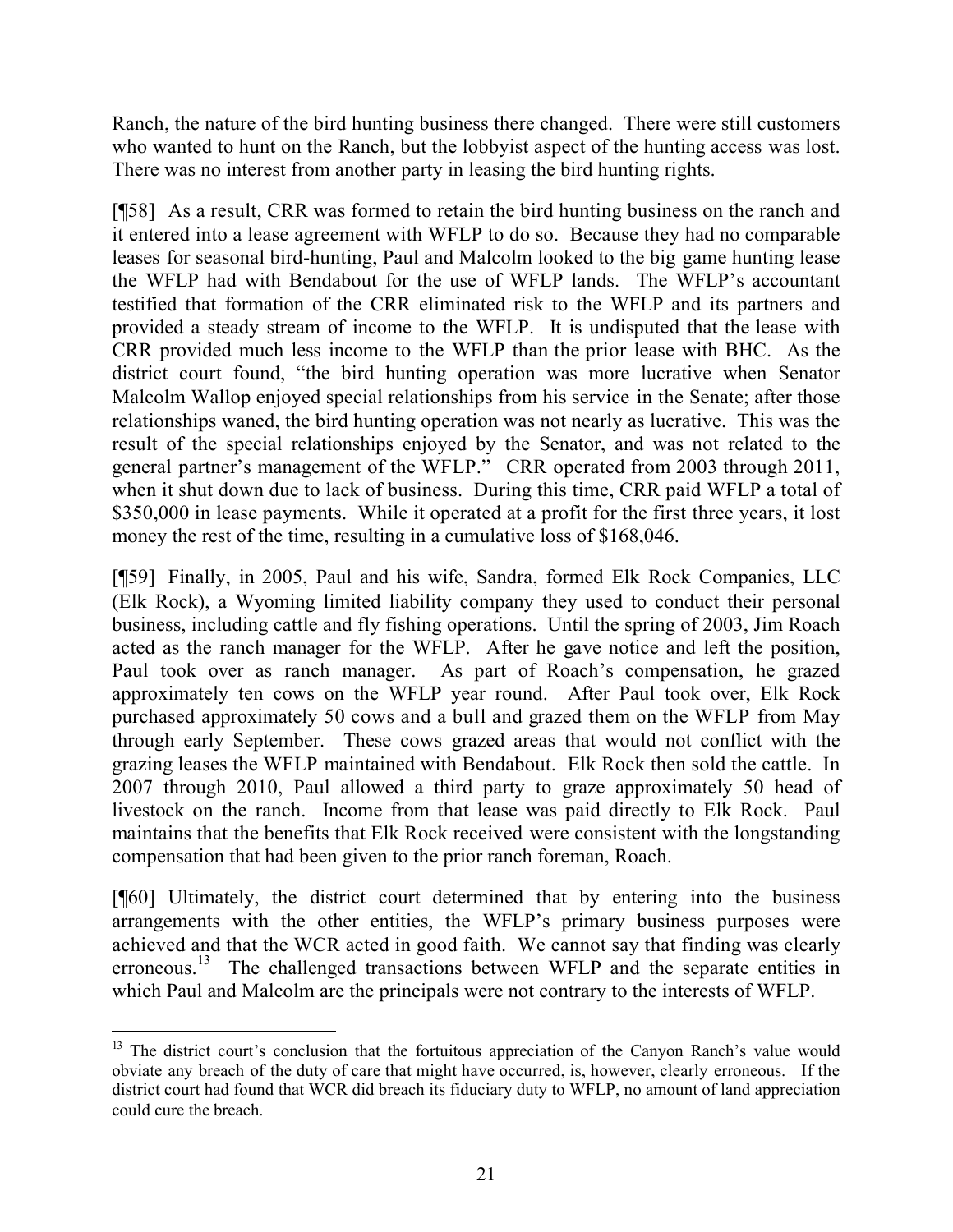[¶61] Looking to the duties prescribed in Wyo. Stat. Ann. § 17-21-404, the record does not show that WCR ever competed with or benefitted from WFLP's property. In reviewing the district court's findings and conclusions that WCR did not breach its duty of care under the appropriate standard of review, giving WCR every reasonable inference that can fairly and reasonably be drawn from the evidence, we find no error. *Pennant*, 2011 WY 40, ¶ 7, 249 P.3d at 703 ("We do not substitute ourselves for the district court as a finder of facts; instead, we defer to those findings unless they are unsupported by the record or erroneous as a matter of law.").

## *Piercing the veil*

[¶62] Goodwyn asserts that the district court erred in determining that there was insufficient evidence to pierce the veil of WCR to thereby impose liability upon Malcolm and Paul. The determination of whether a fiduciary duty can be breached based on self-dealing with related entities does not require veil-piercing analysis. This is because we do not consider veil-piercing until the "threshold question of whether there is liability for an underlying cause of action" has been answered. *GreenHunter Energy, Inc. v. Western Ecosystems Tech., Inc.*, 2014 WY 144, ¶ 3, 337 P.3d 454, 458 (Wyo. 2014) (action to pierce LLC veil brought after judgment had been obtained and could not be satisfied because LLC had no assets).

[¶63] It is worth noting, however, that the district court was incorrect to the extent that it held that the *only* way Paul and Malcolm could be found liable for their alleged tortious acts would be by piercing the corporate veil.

> An officer, director or other agent of a corporation is not personally liable for torts of the corporation or of its other officers and agents merely by virtue of holding corporate office, but can only incur personal liability by participating in the wrongful activity.

> Officers, directors and other agents may be held individually liable for personal participation in tortious acts even though performed solely for the benefit of the corporation, and such liability does not require that the "corporate veil" be pierced. However, it is necessary to pierce the corporate veil in order to impose personal liability upon a nonparticipating corporate officer. Participation sufficient to impose personal liability for tortious acts may consist of merely authorizing, directing, or voting for the acts, or knowing consent or approval.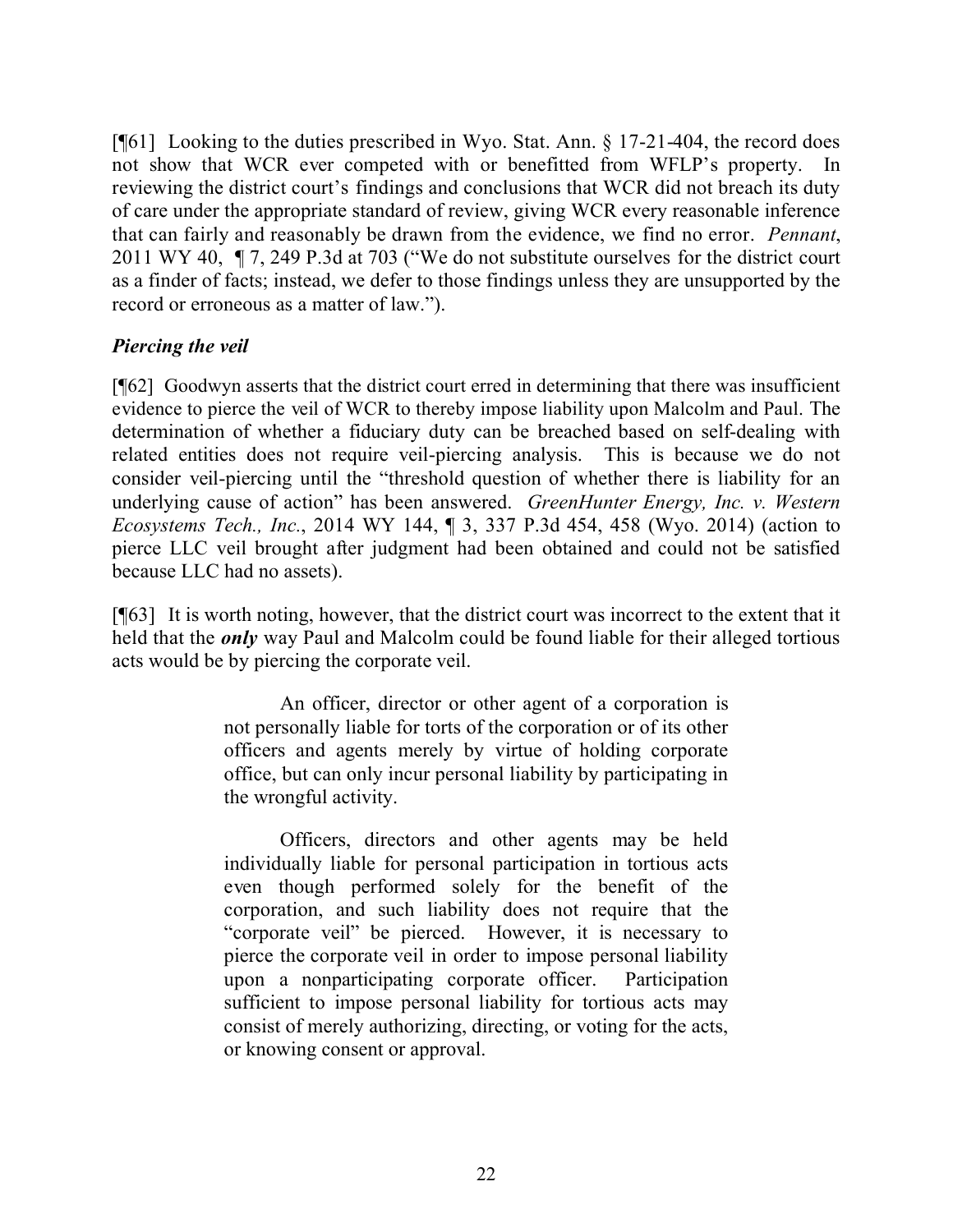These rules have been applied to principals of a limited liability company.

3A William Meade Fletcher, *Fletcher Cyclopedia of the Law of Corporations* § 1137, at 246 (perm. ed., rev. vol. 2011 and Cum Supp. 2014-2015).

[¶64] As the Colorado Court of Appeals explained:

While an officer of a corporation cannot be held personally liable for a corporation's tort solely by reason of his or her official capacity, an officer may be held personally liable for his or her individual acts of negligence even though committed on behalf of the corporation, which is also held liable. *Snowden v. Taggart*, 91 Colo. 525, 531, 17 P.2d 305, 307 (1932) ("To permit an agent of a corporation, in carrying on its business, to inflict wrong and injuries upon others, and then shield himself from liability behind his vicarious character, would often both sanction and encourage the perpetration of flagrant and wanton injuries by agents of insolvent and irresponsible corporations."); *see Sanford v. Kobey Bros. Constr. Corp.*, 689 P.2d 724 (Colo. App. 1984) (corporate representative found jointly and severally liable for construction defects he authorized). The parties do not dispute that this principle applies equally to a manager of a limited liability company. *See generally* § 7-80-101, et seq., C.R.S. 2002; Thompson, *The Limits of Liability in the New Limited Liability Entities*, 32 Wake Forest L. Rev. 1, 21 (1997).

Moreover, that a defendant is at all times acting on behalf of the corporation does not relieve the defendant of liability. *See Galie v. RAM Assocs. Mgmt. Servs., Inc.*, 757 P.2d 176 (Colo. App. 1988); *Sanford v. Kobey Bros. Constr. Corp.*, *supra.* And the corporate veil need not be pierced where a tort action is brought against an officer or director and the elements of the tort are proved. *See Sanford v. Kobey Bros. Constr. Corp.*, *supra*; *Huffman v. Poore*, 6 Neb. App. 43, 569 N.W.2d 549 (1997).

*Hoang v. Arbess*, 80 P.3d 863, 867-68 (Colo. App. 2003). *See also d'Elia v. Rice Dev., Inc.*, 147 P.3d 515, 524-25 (Utah Ct. App. 2006).